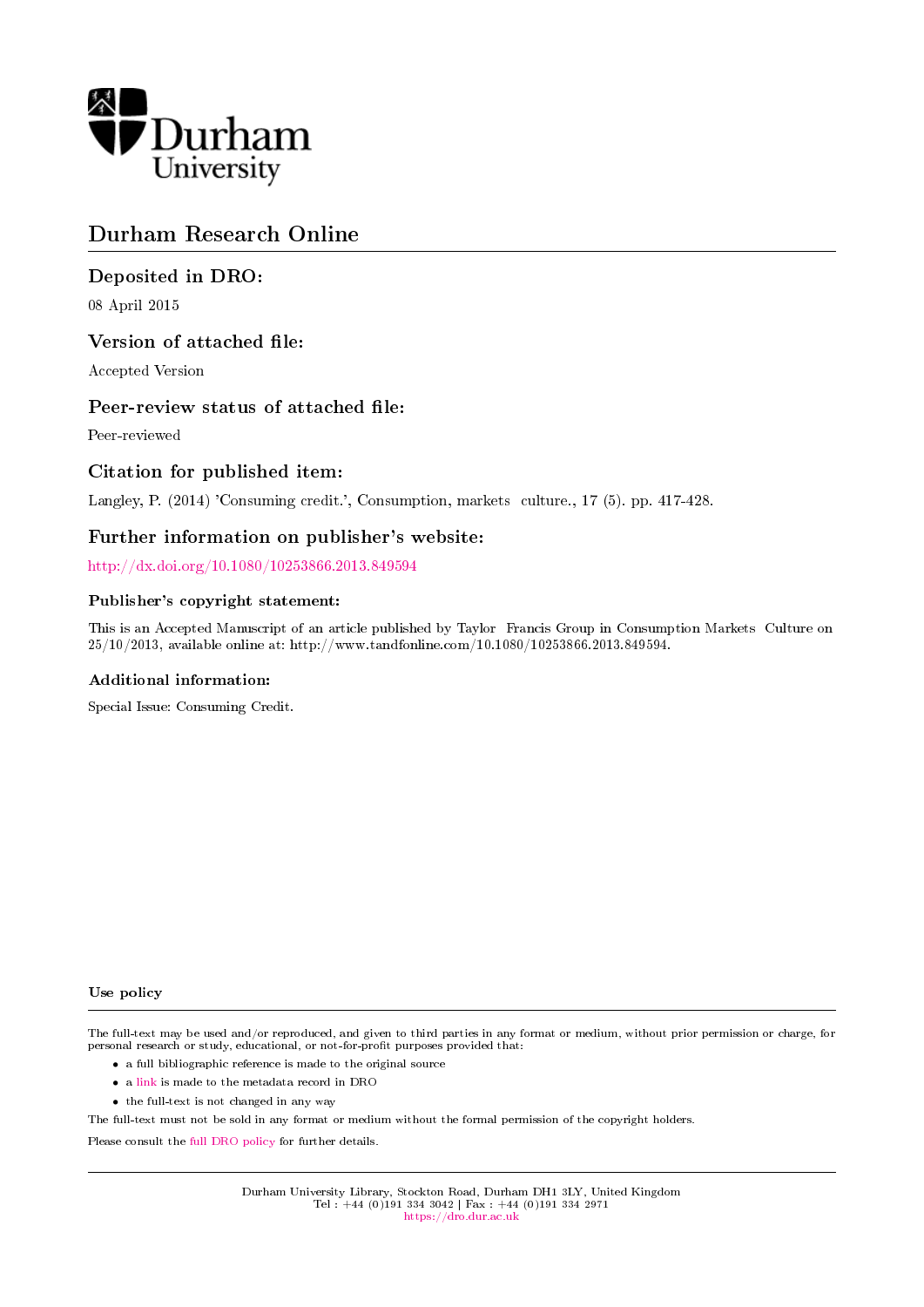### **Introduction: Consuming Credit**

### **Paul Langley**

# **Abstract**

This article provides an editorial introduction to the special issue of *Consumption Markets & Culture* (*CMC*) devoted to the consolidated mass markets and cultures of contemporary consumer credit. It identifies a strange irony that arises from the extant social scientific literatures on consumption and retail finance: for all the analysis that they offer of consumerism and credit, the consumption of consumer credit itself is rarely considered. An overview is provided of how the articles in the special issue intersect with the sparse literature dedicated to consuming credit and personal financial consumption, and collectively signal new directions for study. It is suggested that, when read together, the articles mark out a trajectory for further research into consuming credit which has three principal and related arcs of interest: the marketing and sale of consumer credit; the repositioning of debt as a consumption problem; and the critical capacities of a cultural economy perspective.

**Key words:** consumer credit; debt; personal finance; marketing; post-purchase consumption; cultural economy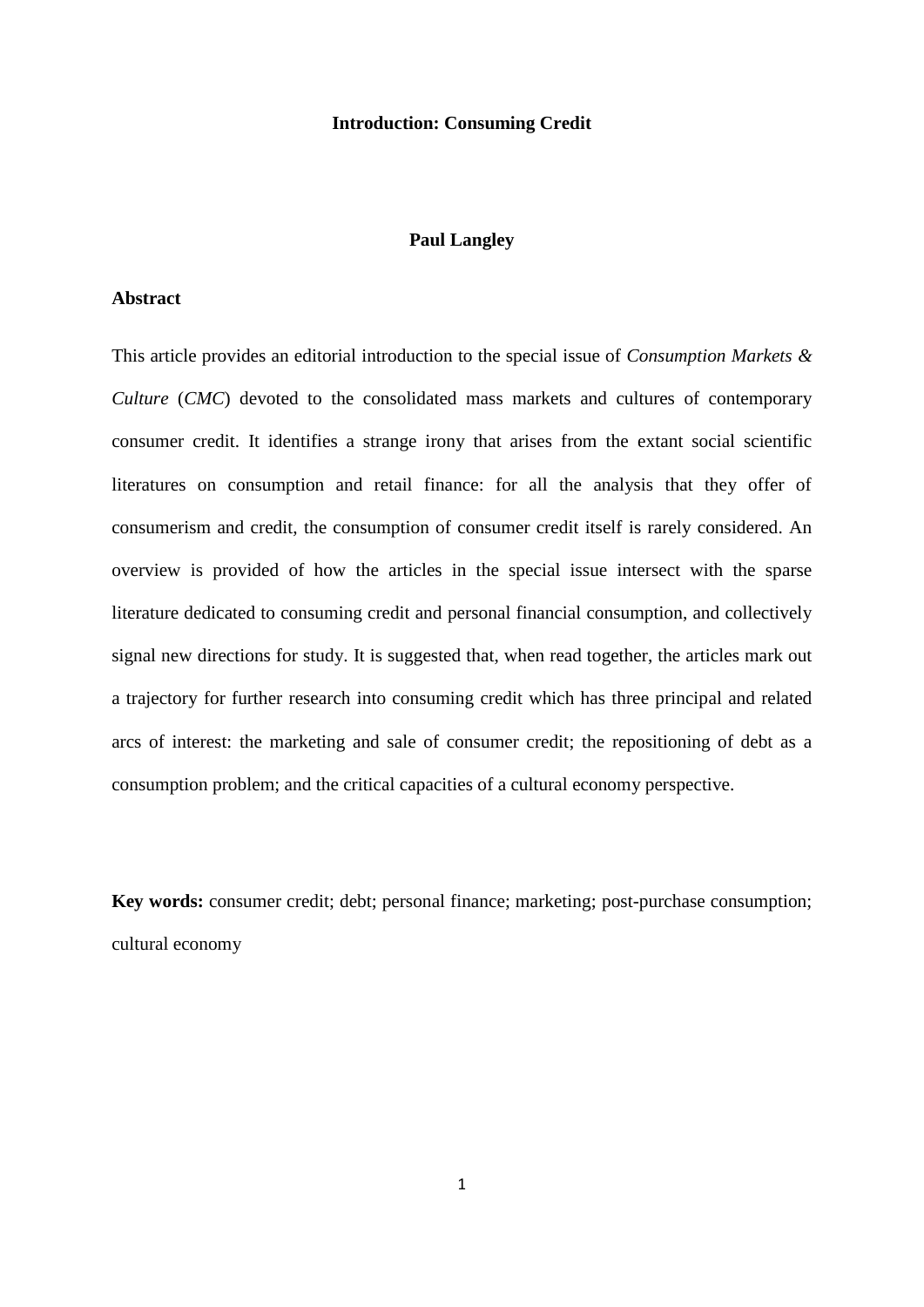### **Introduction: Consuming Credit**

While making credit available to make consumption possible has a very long history indeed, it is the consolidated mass markets and cultures of contemporary consumer credit that provide the focus for this special issue. Contemporary consumer credit comes in a diverse variety of forms and product ranges. This includes, for example, instalment plans for the dedicated purchase of automobiles and 'big ticket' items; unsecured loans of all shapes and sizes, such as short-term and small 'pay-day' loans; and the bank overdrafts and 'revolving' lines of credit on credit cards that do not have to be completely repaid at the end of each month. The interest rates payable on consumer credit diverge greatly within and across product markets and between consumers, and fluctuate over time. And, although significant social and geographical exclusions, inequalities and differentiations remain as consumer credit markets become more established and entrenched, credit for consumption is today more readily and widely available (at a price) to individuals, families and households.

This special issue of *Consumption Markets & Culture* (CMC) brings together four selected papers which were originally presented in draft form at the 'Market Encounters' conference, organized by Liz McFall (Open University), Paul du Gay (Copenhagen Business School, CBS), Joe Deville (Goldsmiths) and Christian Frankel (CBS) in March 2011. It also features a concluding commentary piece by Bill Maurer, who also participated in the conference. Funding for the conference was provided by a British Academy conference grant, and additional support from the ESRC-funded Centre for Research on Socio-Cultural Change (CRESC) and CBS. The conference inaugurated the research network 'Charisma: consumer market studies' (http://www.charisma-network.net/).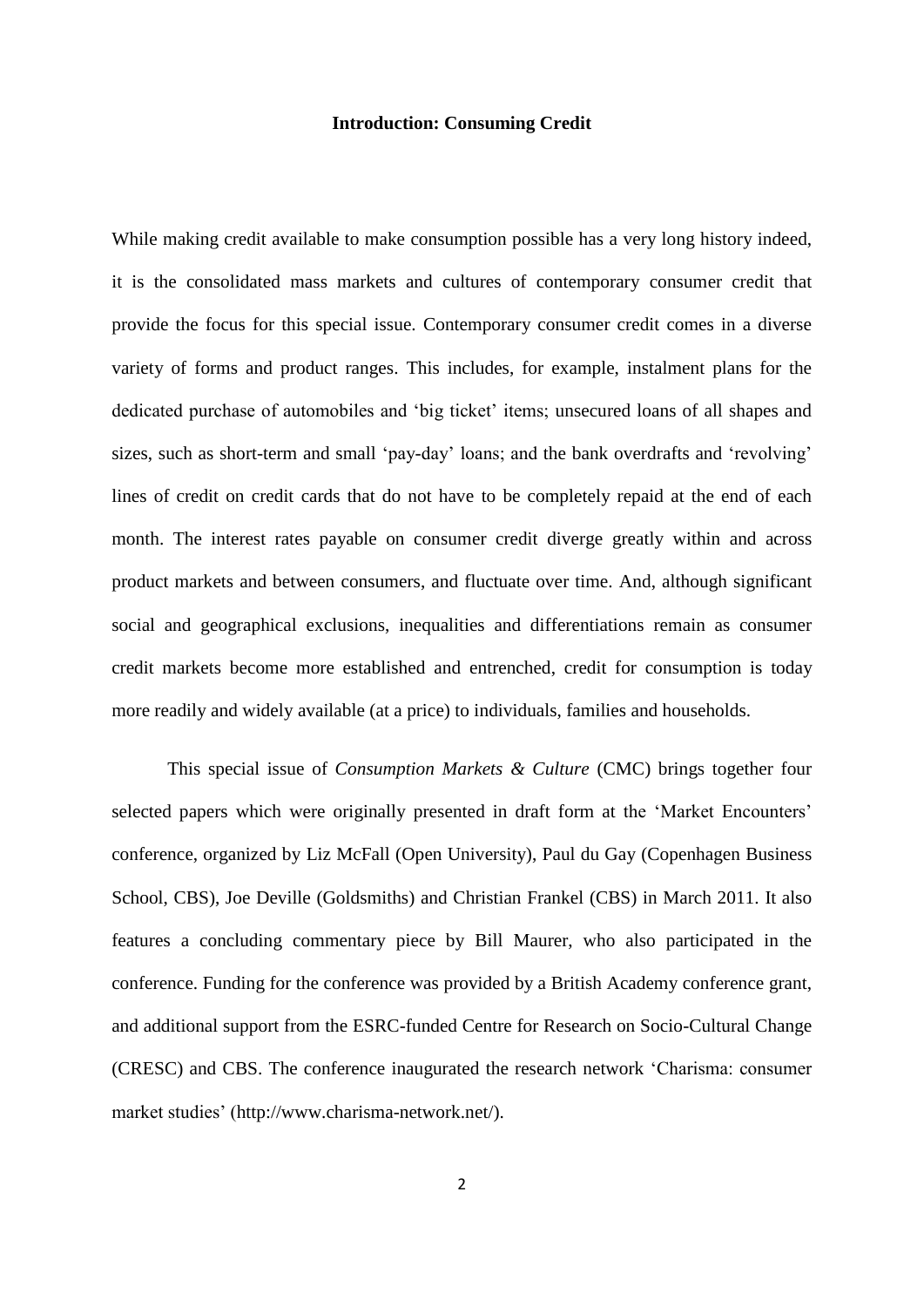The premise for the special issue is that the present day consumption of consumer credit is, in and of itself, worthy of the kind of critical attention that it has yet to receive from social scientists. As I will outline and elaborate upon below, and as a number of the contributors to the special issue also observe, consumer credit consumption is relatively neglected by those extant literatures where one might expect to find it subjected to sustained interrogation; namely, the literatures covering consumption and retail and popular finance. For all the analysis that social scientists have produced of consumerism and credit, the consumption of consumer credit itself is rarely considered.

The articles collected here do not, however, simply 'fill a gap' within the consumption and retail finance literatures. As I will suggest below, when the articles in this special issue are read together, they amount to more than the sum of their individual parts. The articles serve to mark out a trajectory for further research into what I will call, by way of shorthand, consuming credit. This is a research trajectory which has three principal and related arcs of interest. First, a call is made for explicit attention to be paid not only to the practices, models and techniques of lending, but to the marketing and sale of consumer credit. Second, an avenue is opened-up for inquiry into the ways in which the debt obligations of consumer credit are themselves being repositioned as a consumption problem to be addressed by individuals and institutions alike. Third, a cultural economy perspective is held out as providing and promising critical capacities for the understanding of consuming credit.

### **Consumption and Everyday Finance**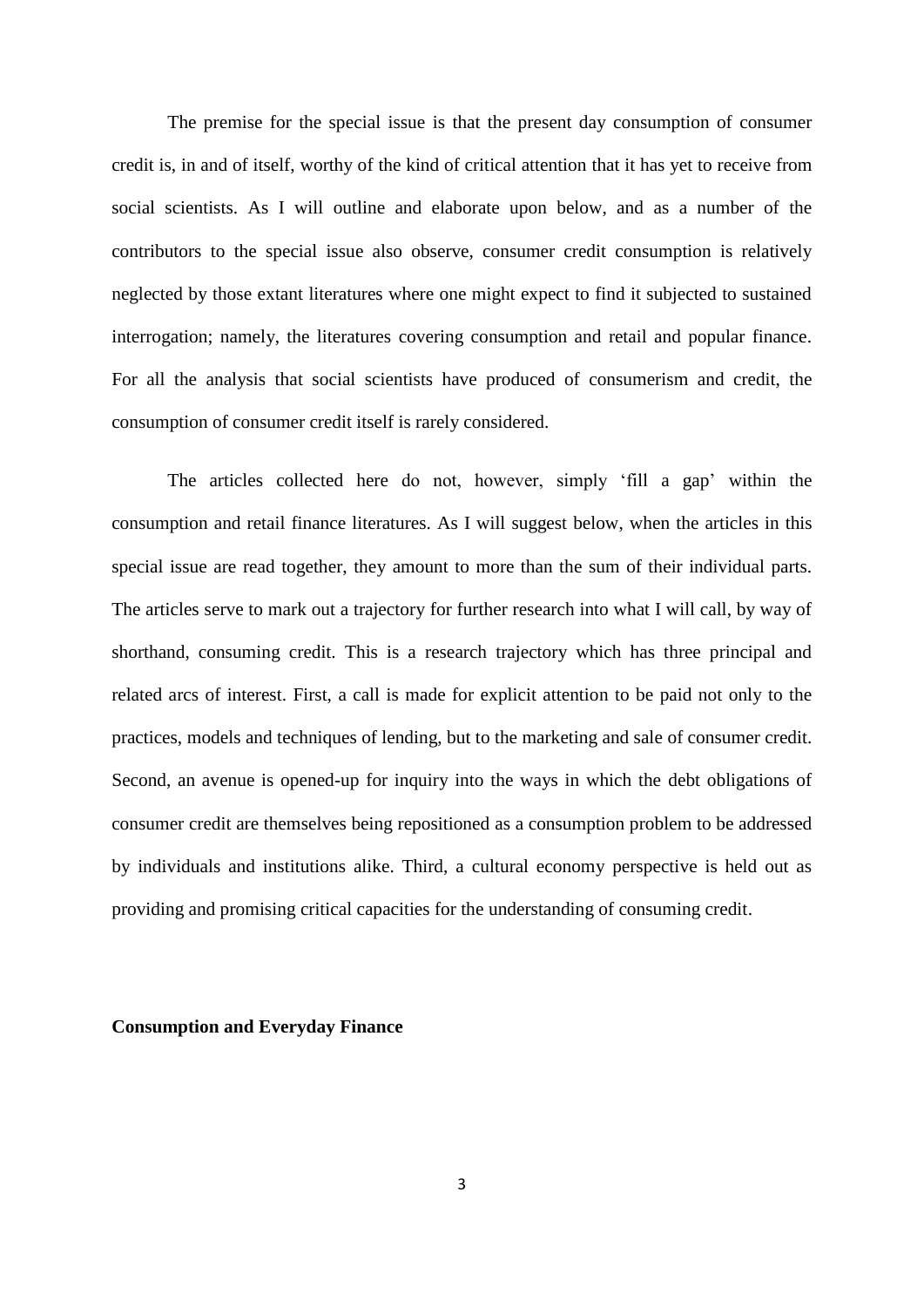The social scientific literatures on consumption and retail finance realise a strange irony: for all the analysis that they offer of consumerism and credit, they actually rarely consider the consumption of consumer credit itself. This is not to say that credit does not feature in studies of consumption, but rather that credit tends to be viewed as a necessary and somewhat inevitable feature of the rise and consolidation of consumer society. As Joe Deville puts it in his article in this special issue, this tendency to an instrumental view of credit is especially pronounced in sociological accounts of consumption, whether one is reading Jean Baudrillard's writings from the early 1970s or the more contemporaneous work of Zygmunt Bauman. Credit is typically held to be of instrumental significance to consumer society in two related ways. As a quantity, credit acts as a kind of material resource which, amidst the on-going stagnation of real household incomes and rising costs of living in particular (Manning, 2000; Medoff and Harless, 1996; Schor, 1998; Warren and Warren Tyagi, 2004), serves as 'the handmaiden of modern consumer demand' (Carruthers and Ariovich, 2010, 86). And, as a quality, the repayments and obligations which credit entails serve to bring a semblance of rationality and order to the otherwise irrational and self-gratifying excesses of consumerism (Calder, 1999; Ritzer, 2001).

The habitual concern of the consumption literature with the purposes and operations of credit in consumer society is broadly mirrored by similar tendencies in the related sociological literatures on money and debt. As Emily Gilbert (2005) notes in her review of the social theory of money, for instance, writings in the wake of Marx, Weber and Simmel stress the rationalizing, homogenizing and alienating roles that money performs as a universal equivalent and means of valuing people and things. For Gilbert, and following earlier interventions by Dodd (1994) and Zelizer (1994), there is thus insufficient attention paid to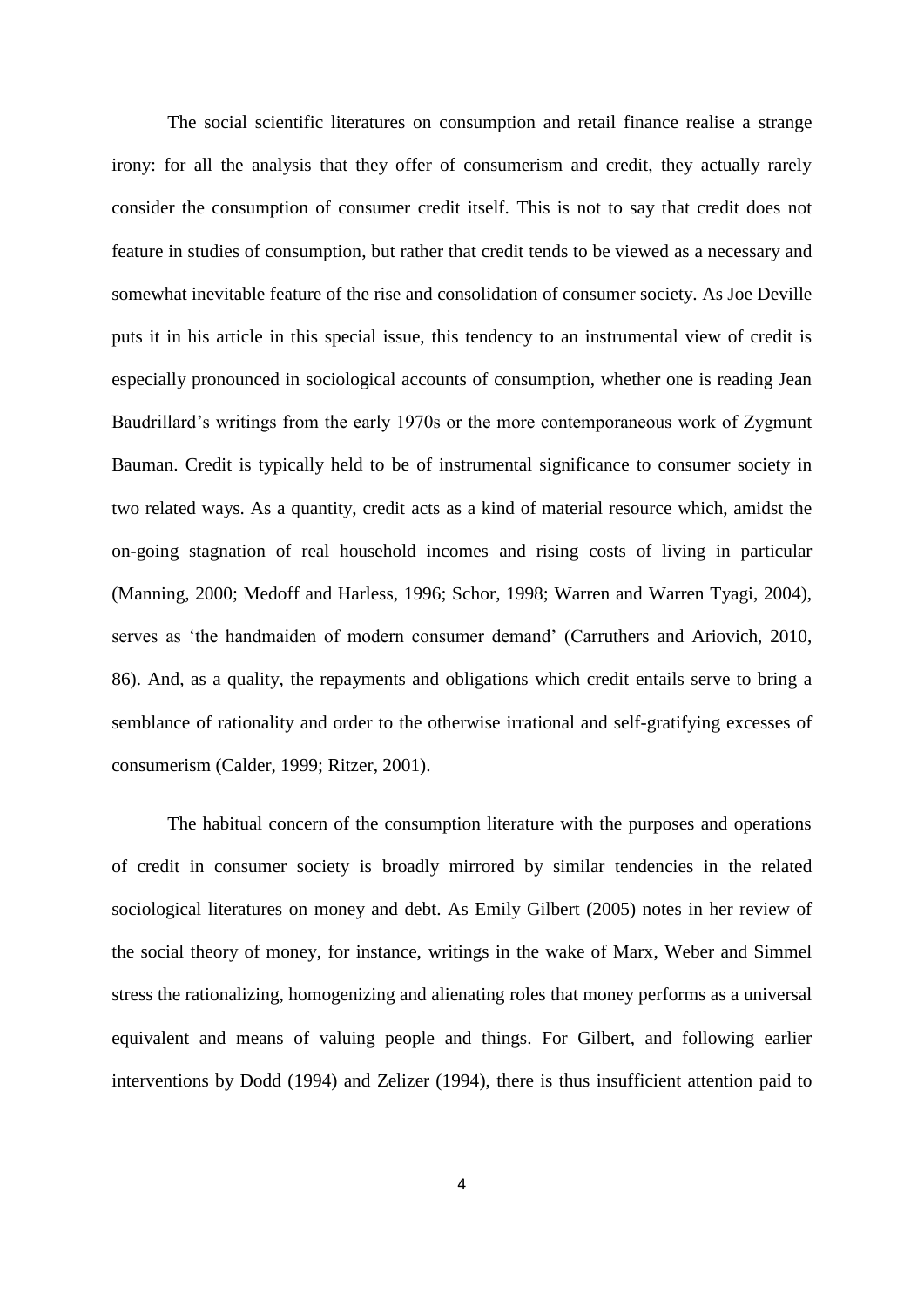the very indeterminacy of the material practices of diverse monetary forms which are situated in time and space.

Consider, moreover, the recounting of the place of credit and debt in economy and society which has been provoked by the recent financial crisis (Graeber, 2011; Lazzarato, 2012; Payne, 2012). Maurizio Lazzarato (2012), for instance, takes inspiration from writings by Marx, Nietzche, Foucualt and Deleuze and Guattari in order to identify and stress the intensified regulatory role played by credit-debt relations in contemporary neoliberal capitalism. For Lazzarato,

Debt acts as a 'capture', 'predation', and 'extraction' machine on the whole of society, as an instrument for macroeconomic prescription and management, and as a mechanism for income redistribution. It also functions as a mechanism for the production and 'government' of collective and individual subjectivities (p. 29).

Similarly, and from a more avowedly Foucauldian perspective, Christopher Payne (2012) holds that the massive growth in the scale and availability of consumer credit over recent decades is a reflection of neoliberal governance which 'always took it for granted that it was necessary to govern for the consumer' (p. 3). The making of consumer credit markets is said to have followed from an intellectual, political and regulatory environment in which the imagined figure of the sovereign consumer is the crucial referent point for governmental strategies and programmes.

What is clear, then, is that just as studies of consumption take the consumption of credit somewhat for granted, so the production and reproduction of money and credit is largely overlooked in related sociological literatures. Put baldly, what would seem to be of sociological interest is that which consumer credit, money or debt might be said to do and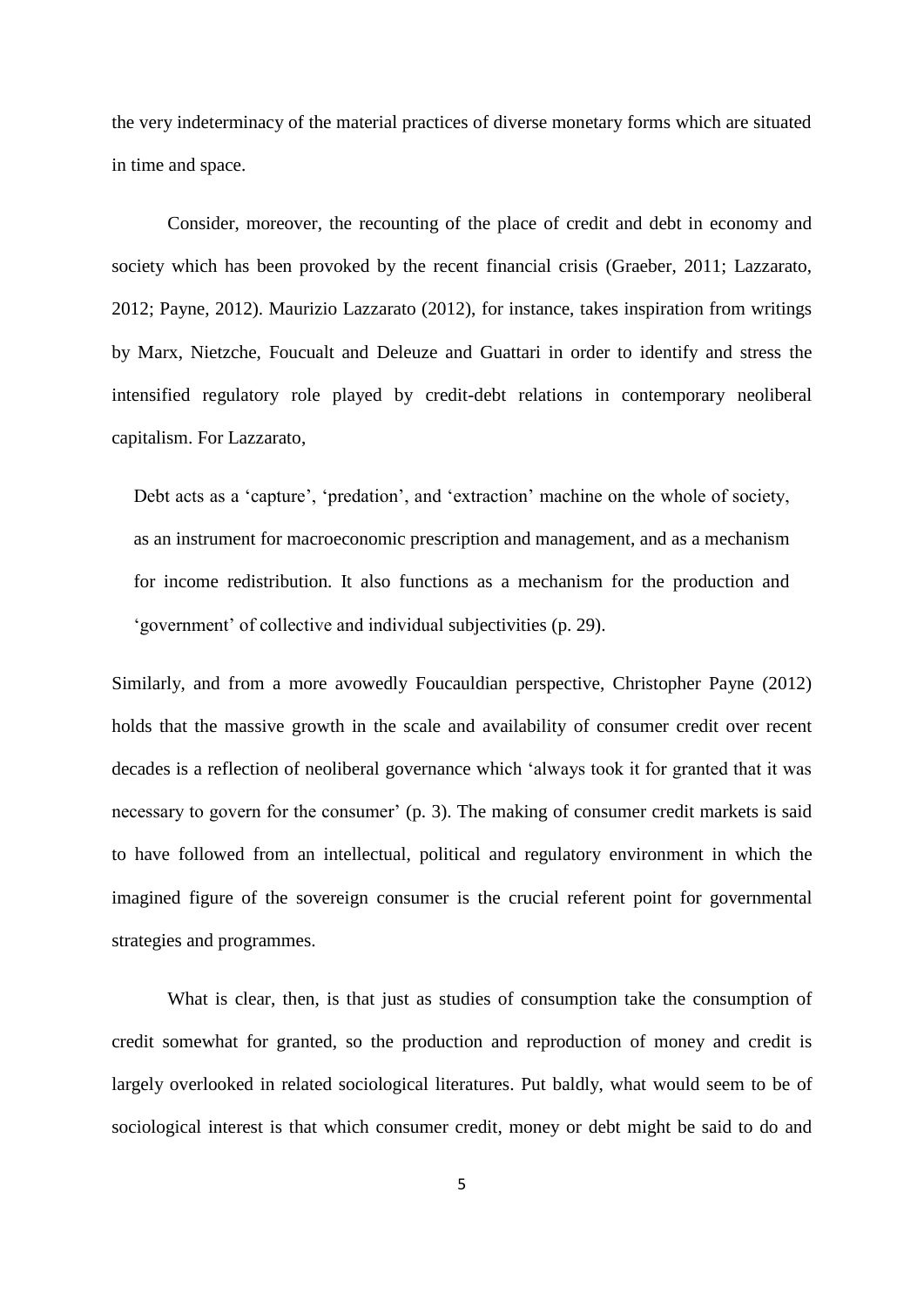stand for in a (neoliberal) consumer society. How credit itself is manufactured and consumed is not regarded as significant to these and other questions.

Consumer credit is also something of an omission, meanwhile, in the burgeoning cross-disciplinary literature which concentrates on the retail, popular and 'everyday' markets and cultures of finance (Langley, 2008a; Martin 2002). Addressing the reorganisation of occupational pensions, the rise of mutual funds and emergence of internet brokers and trading platforms over the last three decades or so, academic attention here has been drawn largely to the ways in which greatly expanded numbers of individuals and households have come to be routinely attached to the machinations and movements of stock markets (e.g. Aitken, 2003, 2007; Aspara, 2009; Clark, Thrift and Tickell, 2004; Harmes, 2001; Martin, 2002; Preda, 2010). The explicit framing of these developments as 'financial consumption' (Hirsto, 2011; Zwick and Dholakia, 2006), and as a feature of the organizational consolidation of consumerfocused 'financial services' (Burton, 1994; Knights, 1997; Morgan and Sturdy, 2000), does hold some important insights for us to which we return to below. Nonetheless, it is 'the investor', and not the consumer of credit, who tends to appear as the key 'cultural figure' or 'financial subject' in the literature on popular and everyday finance (Langley and Leyshon, 2012; Preda, 2005).

Even when scholars of everyday finance do direct their attention away from the rise of stock market investment and towards contemporary credit markets, moreover, it is the mortgage as a particular form of secured credit product which tends to preoccupy them. Here co-constitutive developments on the wholesale and retail sides of mortgage lending are interrogated, thereby revealing the dynamics that made possible a bubble in housing market prices which burst with the onset of the recent crisis (Aalbers, 2009; French and Leyshon, 2013; Immergluck, 2009; Langley 2006, 2008b; Poon, 2009; Scanlon, Lunde and Whitehead,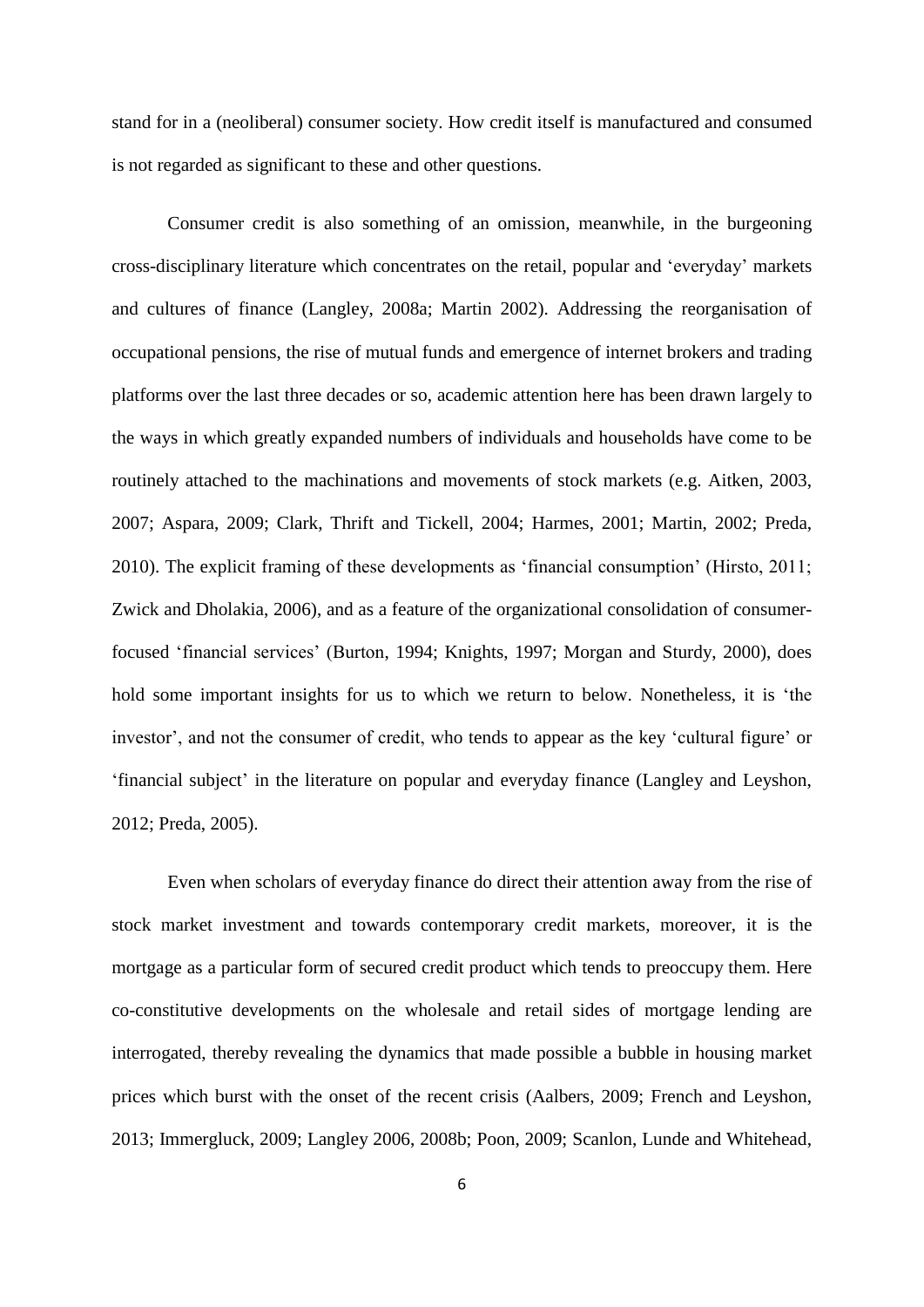2008; Schwartz and Seabrooke, 2008). On the wholesale side, stress is placed on techniques of securitization that bundle together future mortgage repayments as an income stream against which bonds can be issued and sold to banks and institutional investors. The abstraction of the uncertainties of repayments as supposedly calculable 'risks' also enables derivative instruments (primarily, collateralized debt obligations (CDOs) and credit default swaps (CDS)). On the retail side, meanwhile, market deregulation, product innovation and increased competition and specialisation between lenders are all highlighted as having stoked the supply of mortgage loans.

That the recent global finance crisis emerged first in the sub-prime mortgage market in the United States of America (US) - a sector of the market apparently populated by socalled 'predatory lenders' and fee-hungry brokers (Langley, 2008b) – has served to reinforce an inclination within the literature to stress wholesale and retail developments in lending practices, and to largely neglect the consumption of mortgage credit. A notable exception in this regard is the intervention of Cook, Smith and Searle (2009). While acknowledging that there may be instances of predatory lending and the mis-selling of mortgages, what Cook, Smith and Searle (2009) show is that, in the main, consumers are reasonably comfortable with the seemingly bewildering array of loan products which became available in United Kingdom (UK) mortgage markets from the turn of the millennium. Consumers are found to be financially savvy and well-versed in the ways in which these products act not only as a lever for house purchase, but also to enable the financing of non-housing consumption and the withdrawal of equity to consolidate non-mortgage debts and meet a whole host of spending needs. A clear warning is thus sounded against the deeply entrenched assumption, present, for instance, throughout the literature on consumption discussed above, that the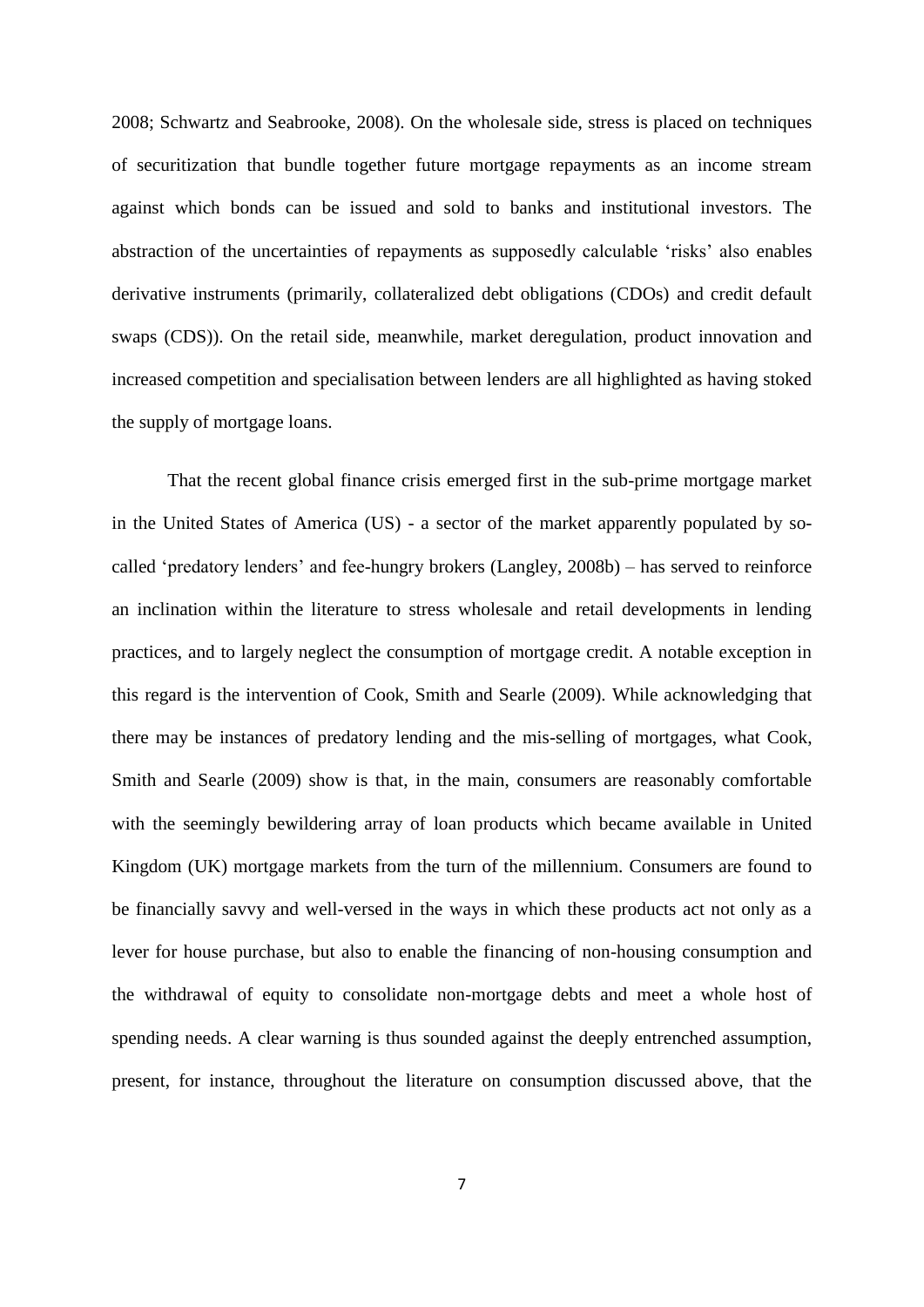consumer of credit is necessarily and always a duped debtor who knows little of the repayment obligations that they take on.

Notwithstanding the important insights offered by Cook, Smith and Searle (2009), it remains the case, however, that the consumption of credit in the form of a mortgage is characterized by more-or-less discrete markets and cultures. The link between mortgage products and owner-occupation housing strategies may well have unravelled to some degree in recent times, such that the mortgage has in some instances become a device for drawing down housing wealth and for financing non-housing consumption. For the most part, however, the consumption of mortgages remains constituted through a specific market and cultural prism. In the popular imagination in the US, UK, the Netherlands, Canada and Australia in particular, the standing of the mortgage as 'good debt' and as a passage point to a successful adult life as a home owner and person of property is deeply entrenched (Shaoul, 1997). And, this positive positioning of mortgage consumption has been compounded in recent decades by the apparent possibilities of leveraged investment in home, housing asset wealth accumulation, and individualised welfare provision (Allon and Redden, 2012; Leyshon and French, 2009; Ronald and Elsinga, 2011; Smith, 2008; Watson, 2010). Consuming mortgages is thus quite distinct, and is rather different from the ways in which the diverse forms and multiple product ranges of consumer credit are produced and performed.

### **Consuming Credit**

These opening observations thus bring us to the somewhat sparse and disparate literatures dedicated to consuming credit and financial consumption, and to the ways in which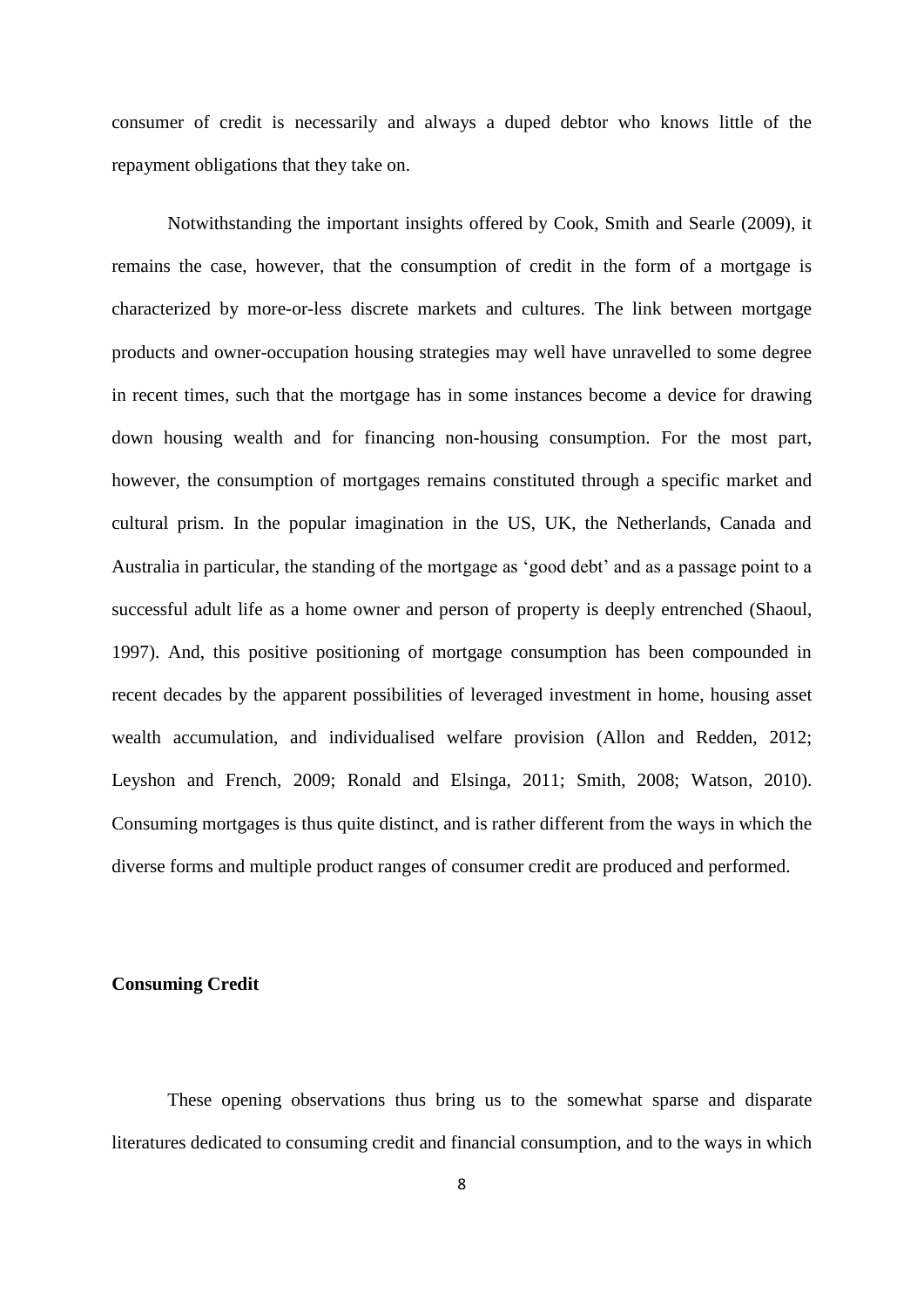the articles in this special issue serve to consolidate and intersect with this work as they collectively signal new directions for study. When they are read together, these articles mark out a trajectory for further research into consuming credit which has three principal and related arcs of interest.

## *Marketing and sales*

First, much greater and explicit attention needs to be given to the marketing and sale of consumer credit. Consumer credit is not merely a supply made available at different and differentiated interest rates and in variety of forms by intermediaries who now deploy competing business models, and who increasingly undertake complex calculations about the creditworthiness and behaviours of borrowers and the risks of lending decisions (Burton 2008; Guseva and Rona-Tas, 2001; Leyshon and Thrift, 1999; Marron 2007, 2009; Montgomerie, 2006; Poon, 2007). While these developments are undoubtedly of great significance to making possible the mass markets of contemporary consumer credit, studying these markets should not just be a matter of asking how burgeoning 'lendingscapes' are made possible by 'datascapes' (Burton, 2012; Latour, 2011). As the articles here show in a variety of ways, demand for consumer credit is also manufactured in multiple and diverse ways. Consumer credit demand is not already present, an outcome of the mismatch between individual and household incomes, on the one hand, and the material hopes and dreams of a consumer society, on the other. And, as the articles show more specifically, inquiry should extend to the strategies and practices of how consumer credit is actually marketed and sold.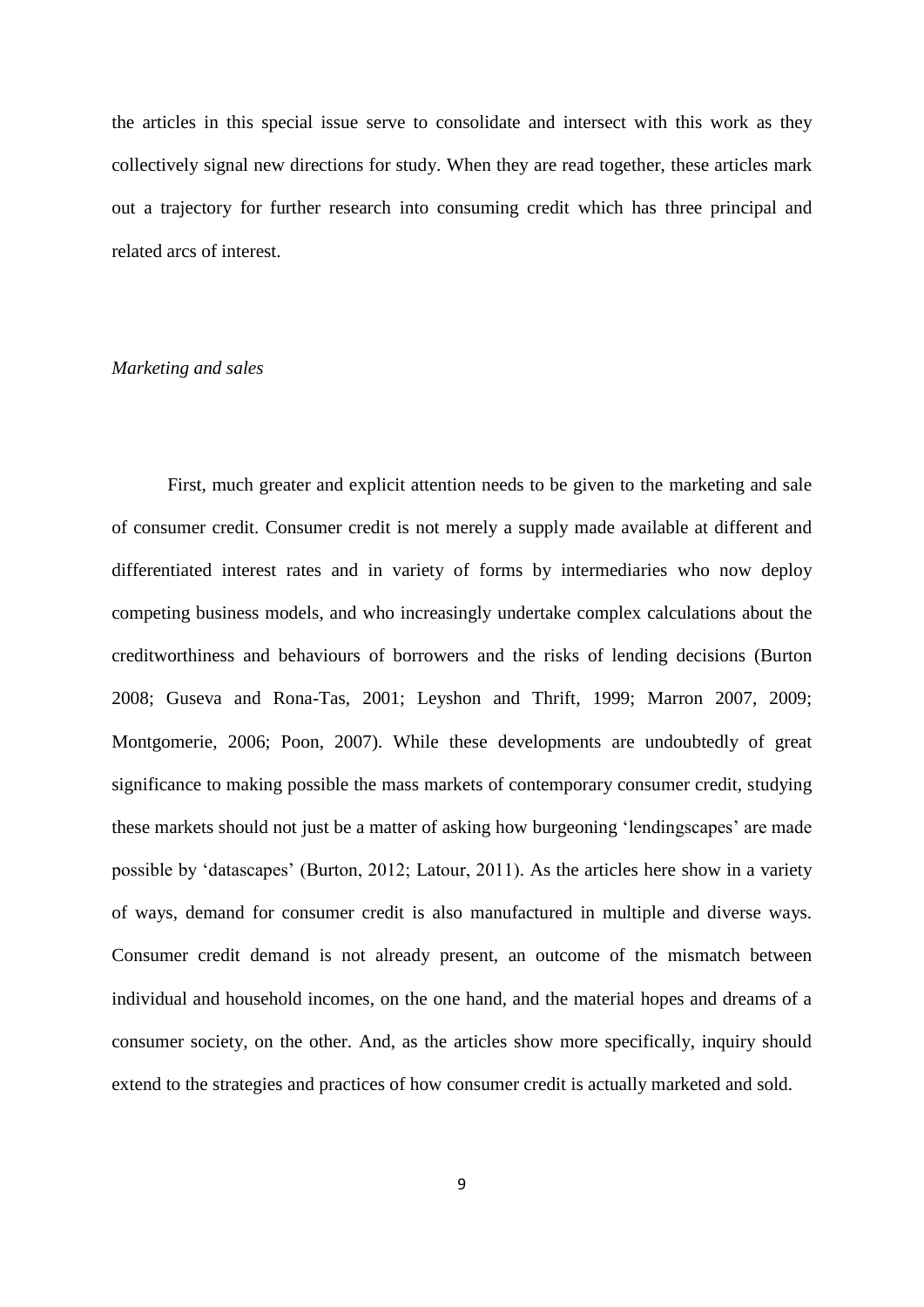José Ossandón's contribution to the special issue puts forward this argument most forcibly, an argument which he develops through his analysis of the 'sowing' techniques which feature in the expansion of Chilean retail and department store credit cards. Many of the consumer credit products which are presently separated out as business lines in the US and UK markets, for instance, can today be commonly accessed via a single store card in Chile: credit for in-store shopping, small loans for cash advances, and larger loans for big ticket purchases. And, as Ossandón shows, calculations about the creditworthiness and risks of cardholders, and about the volume of credit they can access across each of these 'lines', are not merely technical lending and risk management decisions. Rather, these are decisions which are intimately bound-up with 'sowing' marketing strategies that make small amounts of credit available to seemingly high-risk consumers who may default on their debts, with a view to mining subsequent transaction and repayment data in order to extend further credit, change the terms upon which it is available, offering tempting teaser deals, and so on.

Marketing and advertising also feature in Paul Langley's article here, albeit in a quite different setting and as part of a broader analysis of the mechanisms of marketized control that he argues have come to govern credit relations in the US and UK. Langley's focus is upon the relatively recent emergence of credit report and scoring products. He shows how these products are cast as the essential equipment for the entrepreneurial credit consumer, a calculative and hopeful figure who seeks to improve their credit score and thus to minimize the interest payable on their current and future credit obligations. The very marketability of these products rests upon cultivating consumer awareness of the use of credit report data and scoring techniques by lenders, and of the ways in which credit consumers are differentiated, sorted, targeted and priced in terms of risk.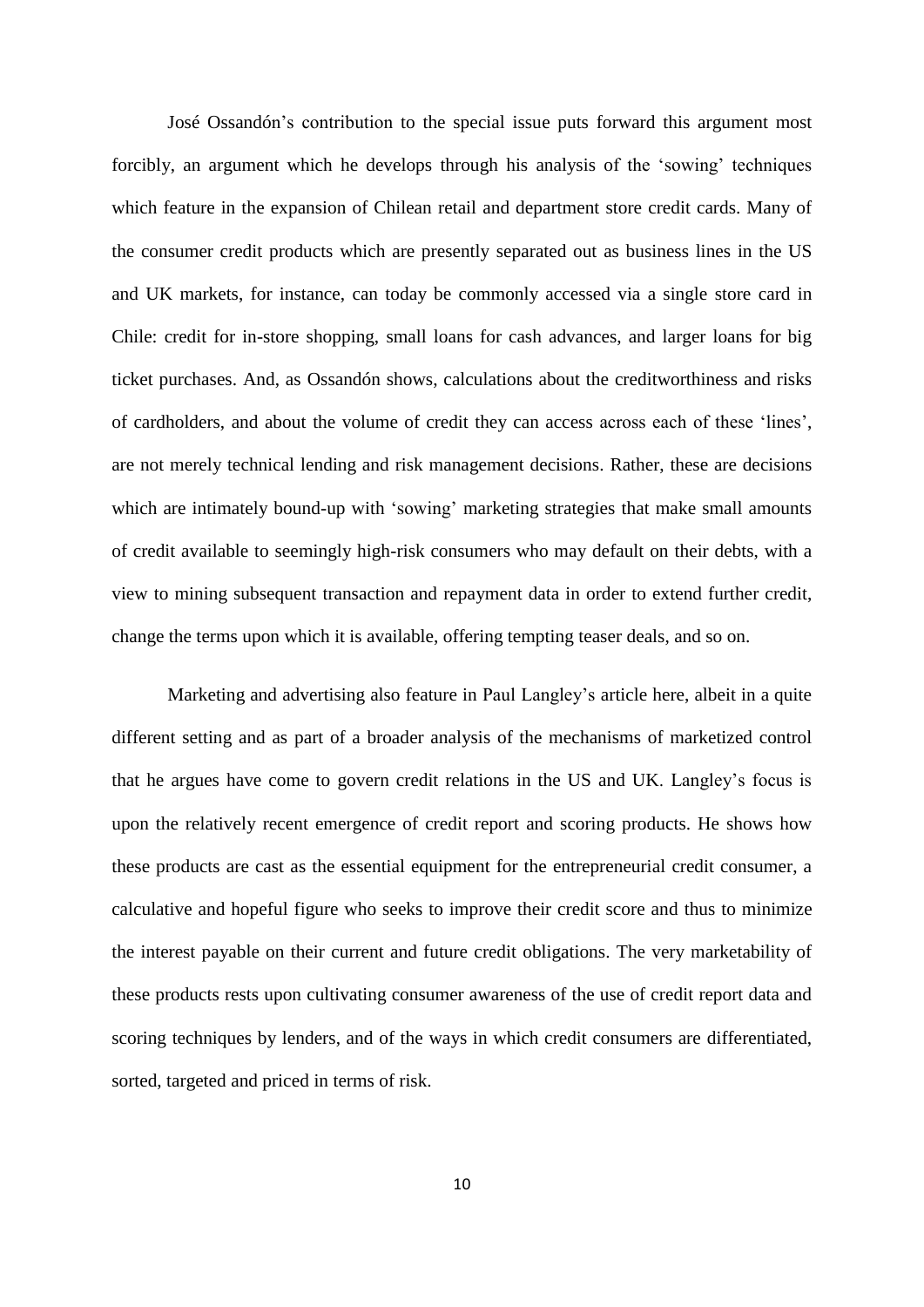In marking out this first arc of research into consuming credit, then, the special issue builds upon the aforementioned literature on the transformation of commercial banking into consumer-focused, 'financial services' organizations (Burton, 1994; Knights, 1997; Morgan and Sturdy, 2000). We are reminded that the performance of marketing strategies and techniques is not only the preserve of department stores and specialist consumer credit intermediaries, but that, to differing degrees in different jurisdictions, it also extends to banks. Indeed, as Erturk and Solari (2007) would have it, the organizational drivers of commercial banking are today quite different from the idea of banks as productive economy intermediaries, an idea which nonetheless persists in economic textbooks and media representations. As sales fees and income have come to dominate the bottom line in banking, so 'banks increasingly sell financial services products to households and thereby sustain consumption (not production)' (p. 370). Consider, for example, the transformation of the architecture of many of the high-street branches of retail banking networks. Gone are the wooden, metal and glass facades which once separated bank tellers from account holders. These have been replaced by open plan shopping spaces, and partitioned areas where advisors and customers meet either side of a desk complete with computer for the purpose of credit score checking and glossy promotional materials for one credit product or another.

Following this arc of research further would also necessitate careful ethnographies of the scripts, devices and bodily interactions of the point of sale in order to show how consuming credit is enacted within particular institutions and for specific credit products (Vargha, 2011). It would also require that further attention is paid to the manner in which consumer credit is advertised. This is a task that can take inspiration from research to date on the marketing of credit cards (Klein, 1999), and of financial consumption more broadly (Aitken, 2007; McFall, 2009). As McFall (2009, 2010, 2011) underscores, what is crucial in this respect is to work towards a symmetrical analysis of consumer credit, wherein the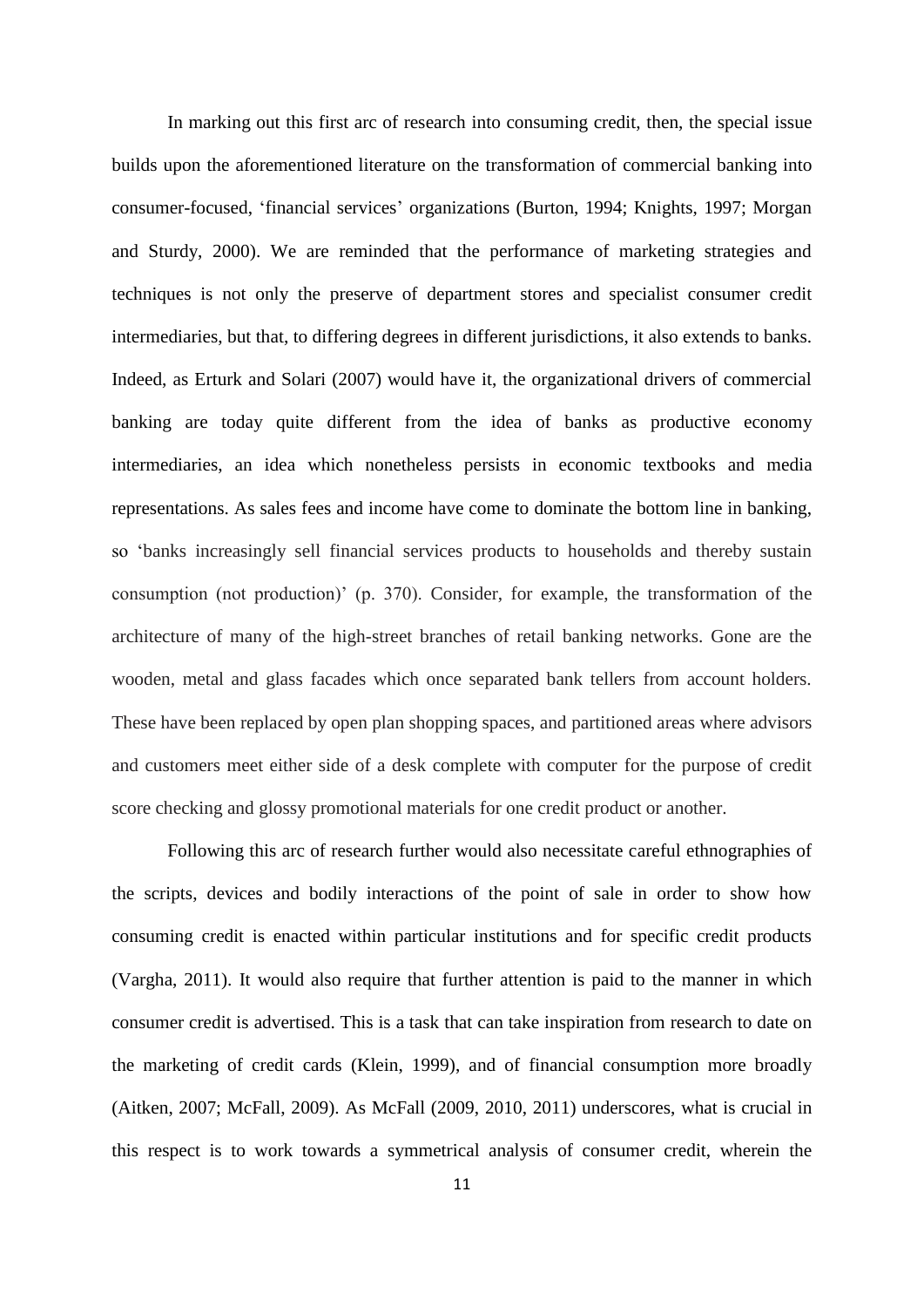material practices of advertising, marketing and sales are understood to make possible action which is, at once, both supply and demand, lending and borrowing.

### *Debt and post-purchase consumption*

A second principal suggestion that comes through strongly from the articles in this special issue, and which complements a focus on marketing and sales, is that research is required into the ways in which the debt obligations engendered of consumer credit are now also framed as a problem of consumption. Much of the extant sociological literature discussed in the previous section stresses the obligations of consumer credit (e.g. Calder, 1999; Ritzer, 2001; Schor, 1998). And, as this literature attests, meeting these legally binding and morally loaded obligations after a consumer credit product has been purchased involves hard work, hardship and household budgeting. Yet, those taking up consumer credit in today's consolidated markets are figured as consumers well beyond the initial point of sale and until their repayments are fully met.

In Joe Deville's piece in the special issue, for instance, the focus is upon the significance of consumer marketing technologies and expertise for specialist debt collection firms. Direct recourse to juridical mechanisms for the recouping of debt from deviants is set to one side as these firms rely upon and rework marketing technologies to 're-attach' otherwise defaulting debtors to their outstanding obligations. The techniques of the reminder letter and the regular phone call are shown, by Deville, to seek to stimulate a consumer's anxieties over their future obligations and potential punishments, and to use those affective intensities to propel a calculative engagement with those obligations. As such, for Deville, unlike a single moment of consumption by monetary exchange, consuming credit is 'a distributed process, involving multiple moments and places where the notional 'consumer'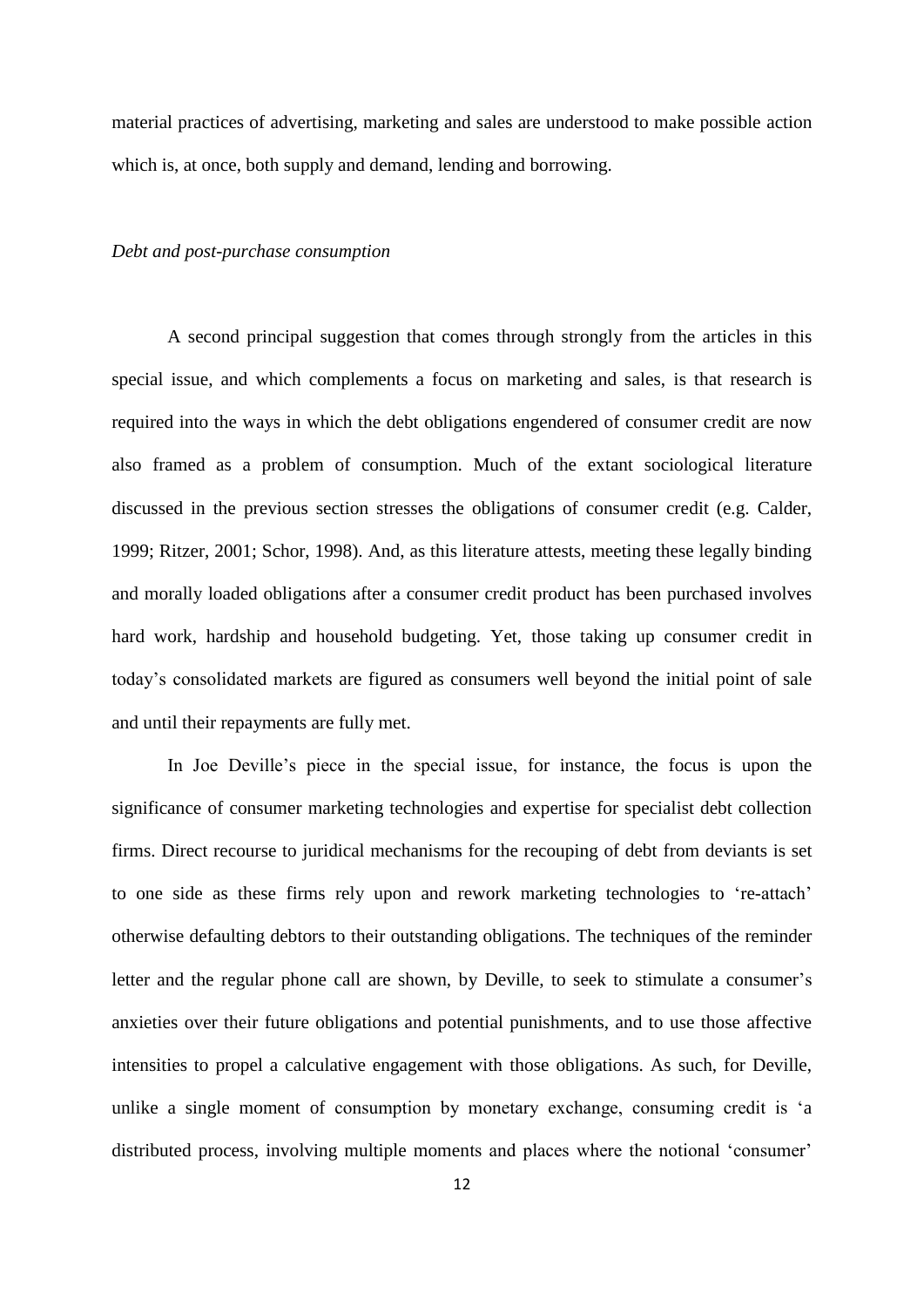(sometimes borrower, sometimes defaulter) is approached or encouraged to in some way manage his or her debts'. Similarly, Langley holds that the credit report and score products he examines exemplify a transformation in what it means to be a responsible consumer of credit. In the marketing and advertising of these products, the credit consumer who is summoned-up not only meets their outstanding obligations, but undertakes the additional and further consumption of score products in order to calculatedly and creatively engage with their obligations.

As Donncha Marron's article shows, moreover, the debt obligations engendered by credit consumption are now also framed as a problem of consumption in the programmes and policies of governments. While noting the broader play of these developments across the Global North, Marron provides an in-depth analysis of the ways in which the 'financial capability' agenda of the British state over the last decade or so has sought to address such issues as 'over-indebtedness' as a deficiency in the market behaviours of credit consumers. Rather than necessitating legal or regulatory interventions and restrictions in the first instance, it is 'a project for shaping the conduct of consumers', a governmental accompaniment to the growing volume of consumer credit obligations manifested by poorer households in particular. And, as Marron shows, this is a project where the making of more reflexive, active and discerning credit consumers infuses and skews the objectives of social policy as they apply, for instance, to young people.

When demarcating this second arc of research into consuming credit, the special issue chimes with previous research published in *CMC* and noted above. Focusing on the stock market as a particular kind of consumption object, Zwick and Dholakia (2006) also suggest that it is the very futurity of financial products that makes financial consumption distinctive. For them, stock investment products are 'epistemic objects' which evidence intimate post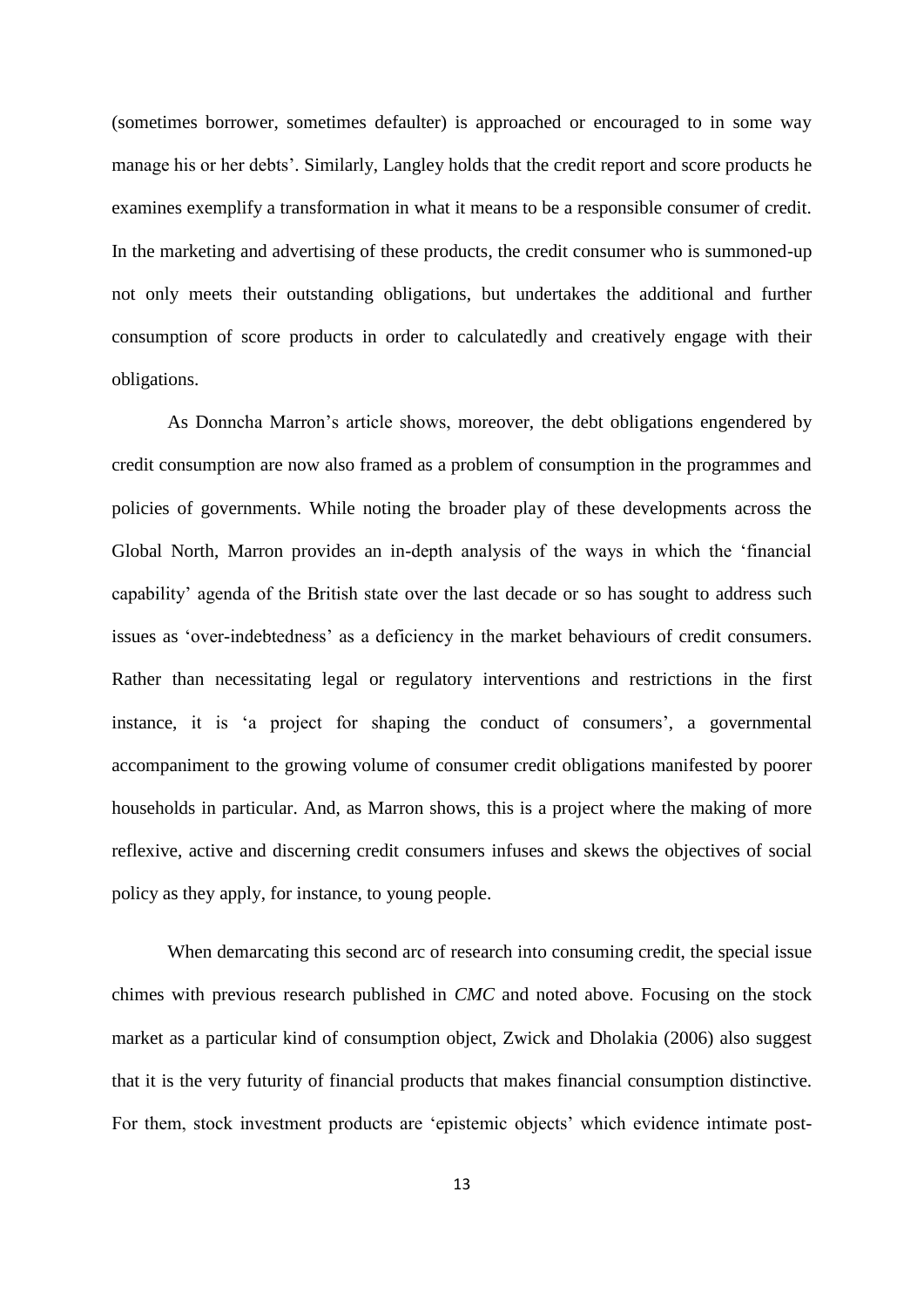purchase attachments to their consumers. Now, in contrast with stocks, consumer credit products are unlikely to also be acted on as 'desirable relationship partners' (Zwick and Dholakia, 2006, 20). There is, nonetheless, considerable analytical potential to inquire into the post-purchase relations of credit consumption. Although debt obligations are arguably of a different order to those of brand loyalty, after-sales service or product guarantees, for instance, it remains the case that these obligations have increasingly come to be relocated away from juridical and regulatory domains and into the realm of market consumption. As the articles collected here show, this is a move which is common to marketing strategies, the practices of debt collection firms, and the policies of government agencies. Further research is necessary, then, to address the dynamic consumer-object relations that sustain what might be termed post-purchase credit consumption.

## *Consuming credit and cultural economy*

When marking out a research trajectory for consuming credit that specifically encompasses marketing and sales and debt obligations and post-purchase relations, what these articles also suggest is that a range of broadly-allied theoretical and conceptual resources can be drawn upon and developed in the course of that research. The third and final arc of interest that the special issue delineates is thus one that positions research in consuming credit in relation to a cultural economy perspective that seeks to critically interrogate contemporary markets and economies.

As a transdisciplinary venture which has gained momentum over the last decade or so, cultural economy is the outcome of responses to the implications of the 'cultural turn' in social theory for understandings of economy (Amin and Thrift, 2004; Bennett, McFall and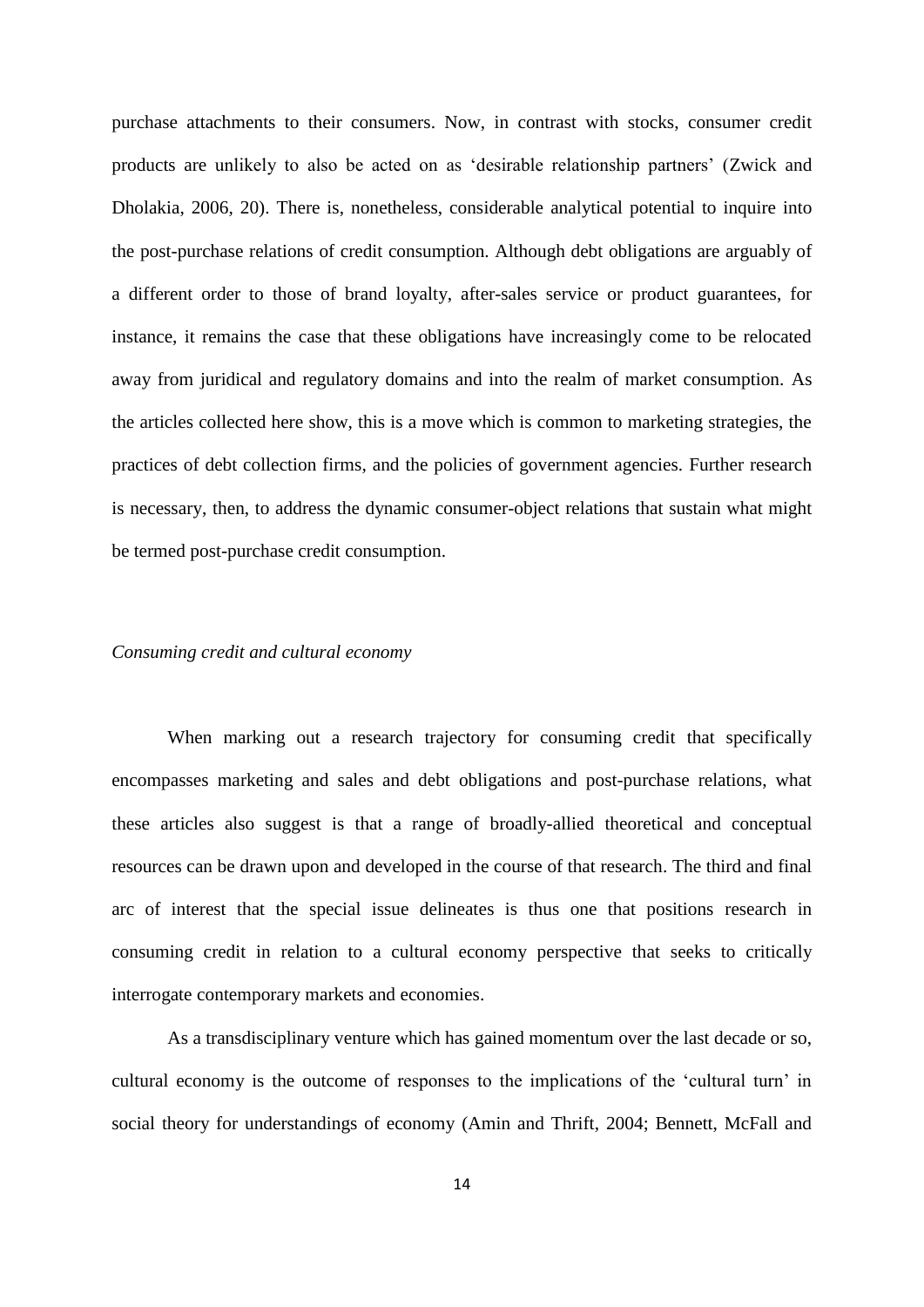Pryke, 2008; du Gay and Pryke, 2002). With reference to the typology of approaches to the study of markets set out in the introduction to the recent *CMC* special issue on 'Shaping exchanges, building markets', what Susi Geiger, Hans Kjellberg and Robert Spencer (2012) call the 'markets as practice' approach thus features strongly in cultural economy. Much of the impetus for the study of markets as practice – and for what is known, more widely, as the research agenda of 'economization' and 'marketization' (Ҫalişkan and Callon 2009, 2010) has come from engagements with the pragmatist philosophy and actor-network theory of science and technology studies (STS) (e.g. Callon, 1998; Pinch and Swedberg, 2008). Thus, and as Geiger, Kjellberg and Spencer (2012, 138) succinctly summarize the markets as practice approach:

Constantly "in the making," markets are practical outcomes of economic organizing processes involving parallel efforts to shape markets according to particular templates. Market agents are hybrid collectives whose capacities to act depend on how they are being constituted (equipped). Market objects and devices are central in this and are both shaped by and shape market practices (situated performances of interlinked activities). Cultural economy is, however, certainly not reducible to the singular, markets as practice approach. Rather, a cultural economy perspective is multiple (c.f. McFall, 2008). It keeps open the broader philosophical and social theoretical debates in which the markets as practice approach is situated, and draws sustenance and insight from these debates.

In the opening article in the special issue, for instance, José Ossandón opens-up the 'black box' of Chilean consumer credit by largely working with the research agenda of 'economization' and 'marketization' (Ҫalişkan and Callon 2009, 2010). Chilean consumer credit is therefore conceived of by Ossandón as 'a socio-technical interface built on particular modes of processing and managing information about consumers and their transactions'. But, when engaging with this agenda, Ossandón also departs somewhat from the parameters that it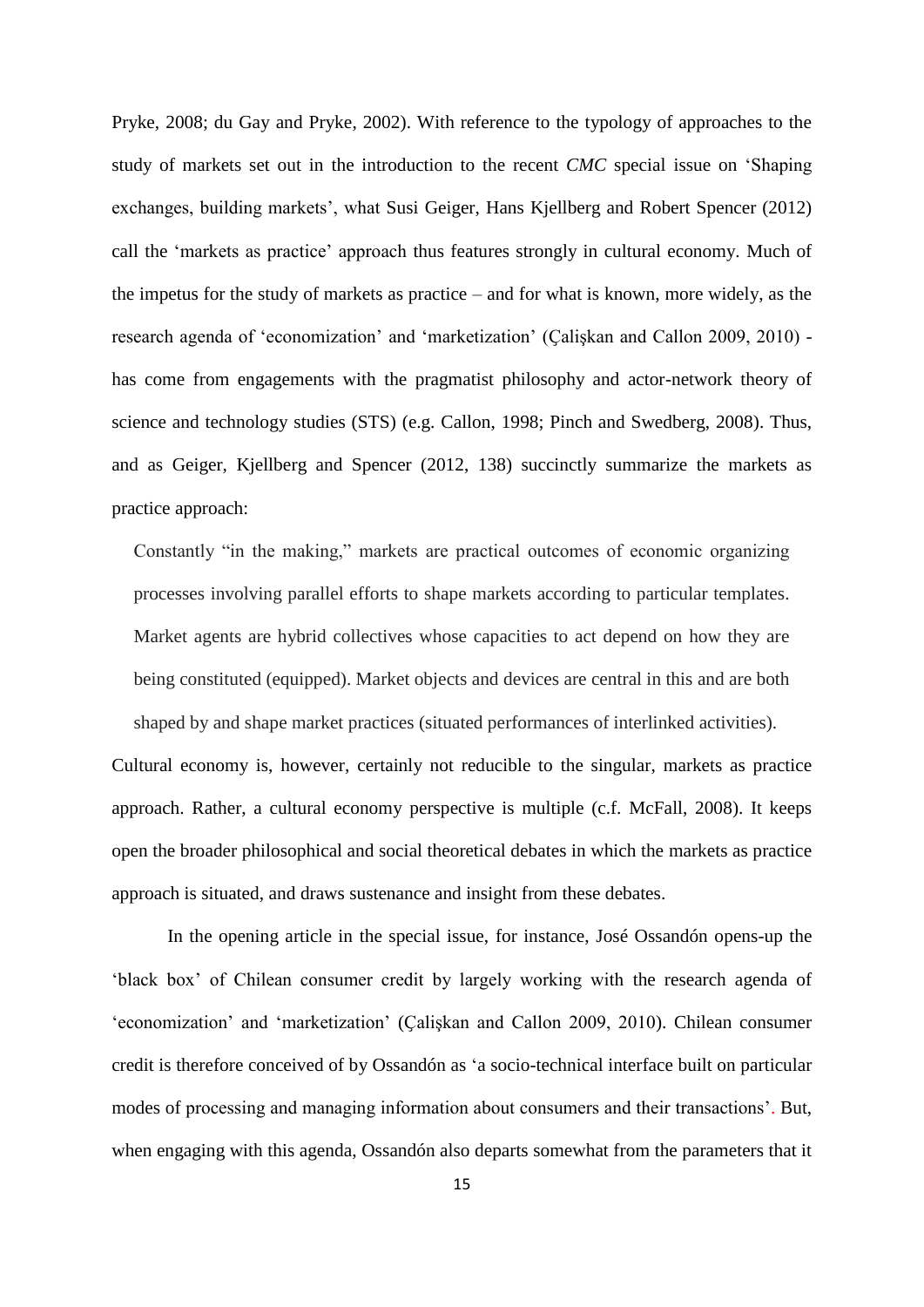usually sets. Ossandón pushes inquiry in two new directions: first, he stresses that the devices of marketing should be included within the study of 'market devices' (Callon, Millo and Muniesa, 2007), a move that has yet to take place in the economic sociology of markets in practice; and second, he calls for more spatially sensitive and attuned analyses that take the very sites of consumer processing and managing seriously.

The economization research agenda also provides the starting point for Deville's contribution here, especially as it directs attention away from the instrumental quantities and qualities of credit in consumer society and towards 'the material composition of consumer credit'. While certainly not denying the significance of the socio-technical devices and knowledges that feature in Ossandón's account of Chilean consumer credit, Deville highlights that the materialization of markets also extends to human materiality and to intimate, embodied and corporeal processes. And, for Deville, this necessitates a turn to the Deleuzean literature on affect and, in particular, to the ways in which marketing strategies and techniques target the circulations and intensities of affective energies.

Although he also recognizes the possibilities of analysing credit report and score products as material devices that make possible a socio-technical reconfiguration of the mass market consumer credit assemblage in the US and UK, Langley poses himself a different question: what do the rise and consolidation of these products reveal about how this assemblage has and continues to change over time? Langley thus relates his analysis to previous research which has sought to largely theorize debt, in Foucauldian terms, as a standardizing, synchronizing and disciplinary rationality of power, and to wider debates about post-disciplinary society. This leads him to consider the ways in which the contemporary mass market assemblage exhibits tendencies both to operate as a mechanism of control in Deleuzean terms, and to work on and through the manufacture of entrepreneurial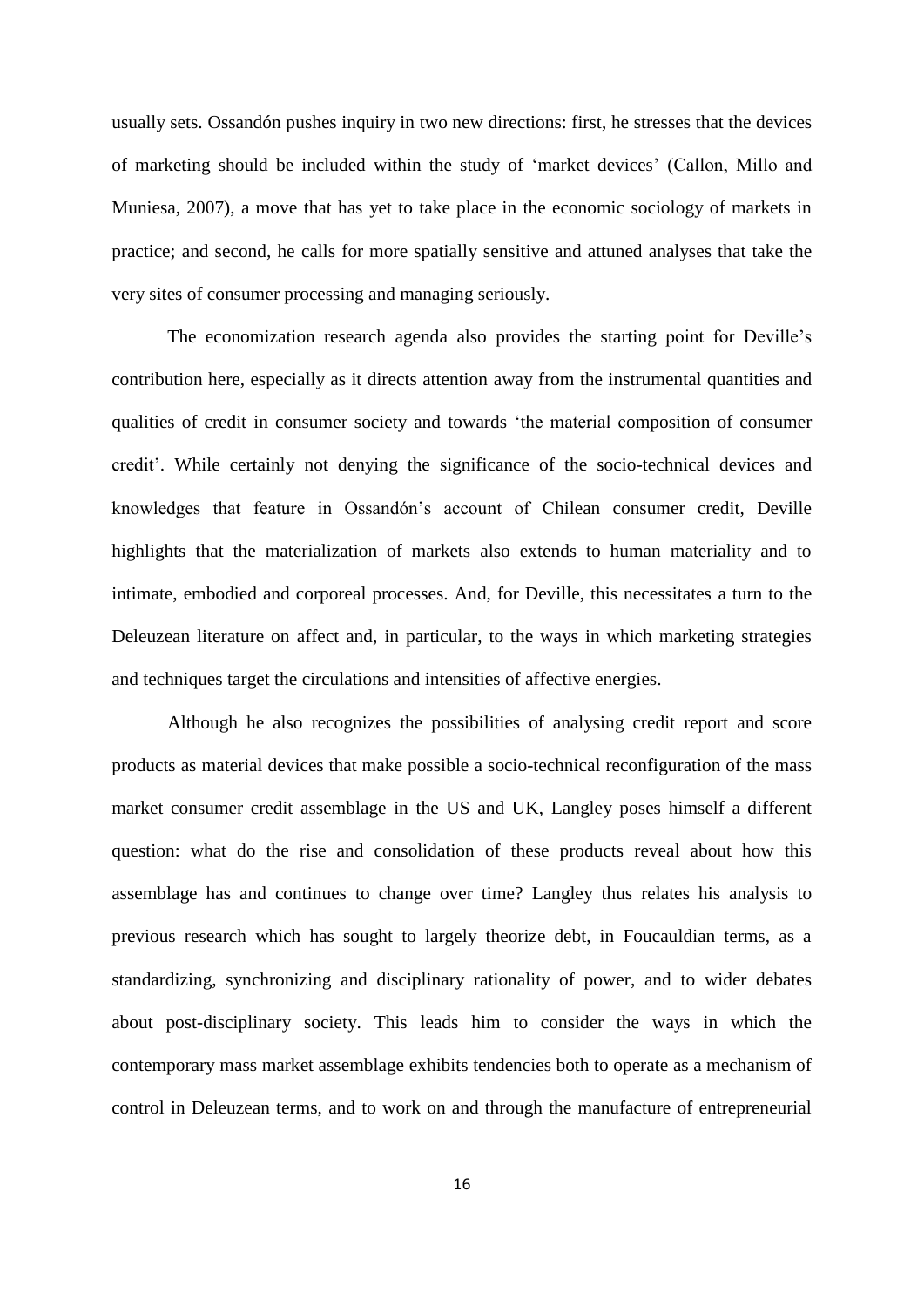and hopeful consumer bodies in the terms of Foucault's later writings on governmentalized and biopolitical power.

Donncha Marron also takes insights from Michel Foucault's work when offering his analysis here of the 'financial capability' agenda in UK. It is, in particular, Foucault's notion of 'governmentality' that draws Marron's focus and, at least to some degree, his fire. While providing him with a lens through which to interpret the problematization of financial consumption, for Marron, the governmentality concept does not create sufficient analytical space for the power of economic theory (both neoclassical and behavioural) which he finds to be present in programmatic formulations of the reproduction of post-purchase consuming credit.

Like all the contributors to this special issue, then, Marron's analysis does not simply take a concept developed elsewhere and by another thinker and apply it to one or other aspect of consuming credit. A markets as practice approach certainly holds out many promising avenues along which research into consuming credit might be pursued. What the articles collected here show, however, is that giving the kind of close, critical attention to consuming credit which it has yet to receive also prompts theoretical and conceptual development, refinement and innovation. The study of consuming credit is thus nourished by the multiplicity and diversity of a cultural economy perspective.

### **Acknowledgements**

We would like to thank the reviewers of this special issue for their considered and constructive readings of the submitted articles. The reviewers are acknowledged by name below, with the exception of three anonymous reviewers of Paul Langley's article. We also thank Jonathan Schroeder for his enthusiasm and patience in support of the special issue.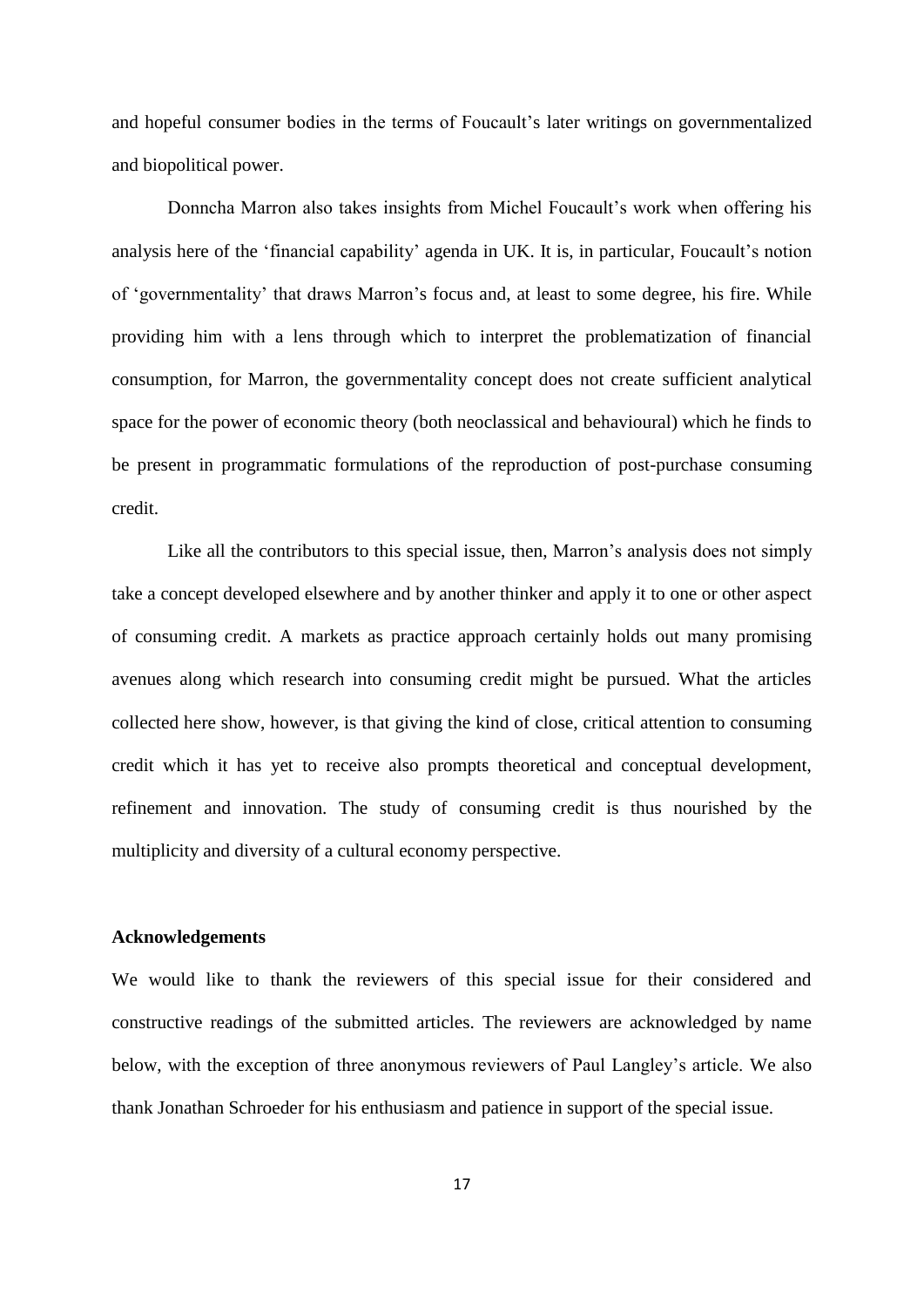### **Bibliography**

Aalbers, Manuel. 2009. The sociology and geography of mortgage markets: Reflections on the financial crisis. *International Journal of Urban and Regional Research* 33, no. 2: 281- 290.

Aitken, Rob. 2003. The democratic method of obtaining capital – Culture, governmentality and ethics of mass investment. *Consumption Markets & Culture* 6, no. 4: 293-317.

Aiken, Rob, 2007. *Performing capital: Toward a cultural economy of popular and global finance*. Basingstoke: Palgrave MacMillan.

Allon, Fiona and Guy Redden. 2012. The global financial crisis and the culture of continual growth. *Journal of Cultural Economy* 5, no. 4: 375-390.

Amin, Ash, and Nigel Thrift. 2004. *The Blackwell cultural economy reader*. Oxford: Blackwell.

Aspara, Jaakko. 2009. Aesthetics of stock investing. *Consumption Markets & Culture* 12, no. 1: 99-131.

Bennett, Tony, Liz McFall, and Michael Pryke. 2008. Editorial: Culture/economy/social, *Journal of Cultural Economy* 1, no. 1: 1-7.

Burton, Dawn. 1994. *Financial services and the consumer*. London: Routledge.

Burton, Dawn. 2008. *Credit and consumer society*. London: Routledge.

Burton, Dawn. 2012. Credit scoring, risk, and consumer lendingscapes in emerging markets. *Environment and Planning A* 44, no. 1: 111-124.

Calder, Lendol. 1999. *Financing the American dream: A cultural history of consumer credit*. Princeton, NJ: Princeton University Press.

Ҫalişkan, Koray, and Michel Callon. 2009. Economization, part 1: Shifting attention from the economy to processes of economization. *Economy and Society* 38, no. 3: 369-398.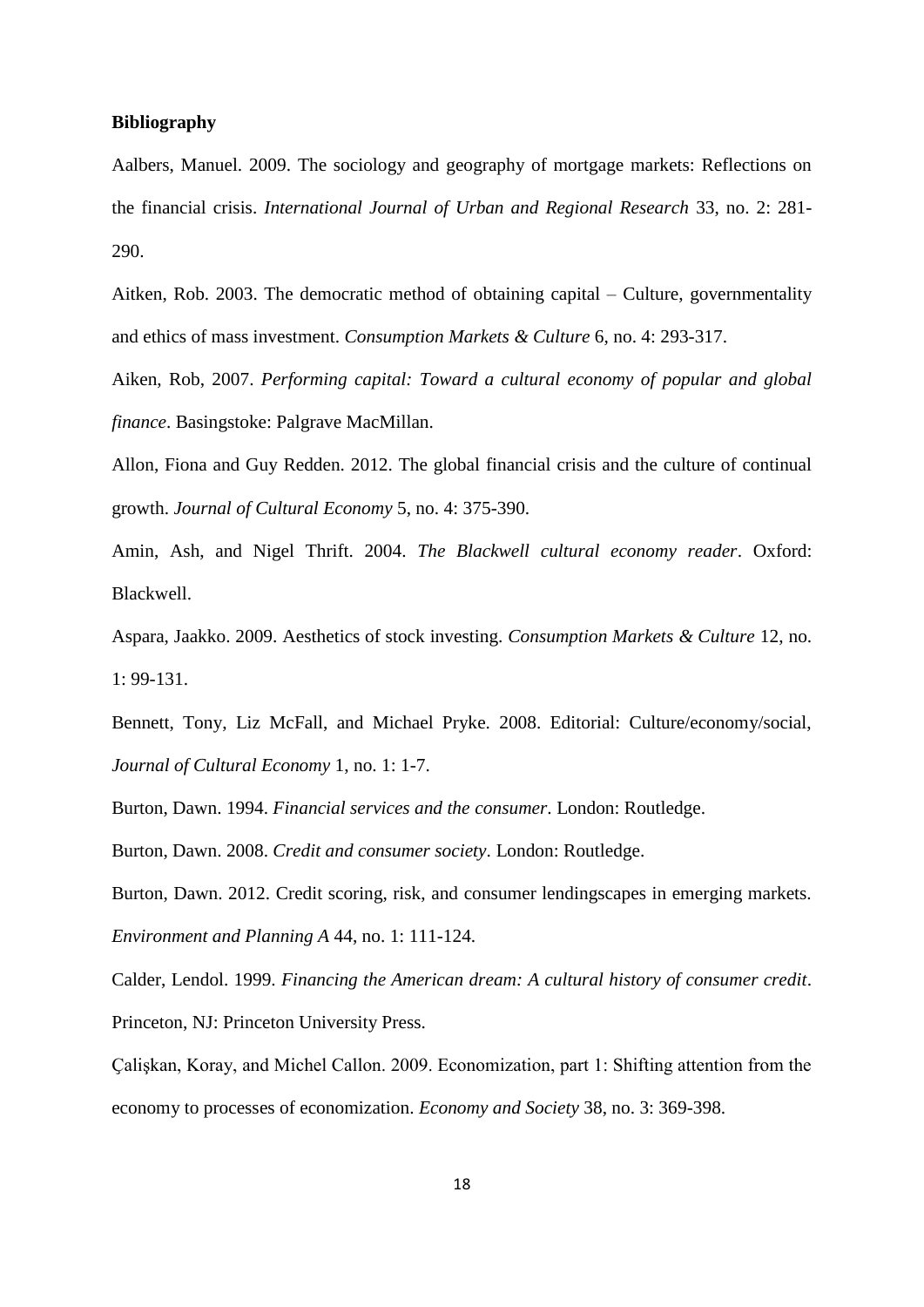Ҫalişkan, Koray, and Michel Callon. 2010. Economization, part 2: A research programme for the study of markets. *Economy and Society* 39, no. 1: 1-32.

Callon, Michel. 1998. Introduction: The embeddedness of economic markets in economics. In *The Laws of Markets*, ed. Michel Callon, 1-57. Oxford: Blackwell.

Callon, Michel, Yuval Millo, and Fabian Muniesa. 2007. *Market devices*. Market devices. Sociological Review Monographs, Oxford: Blackwell Publishing/The Sociological Review. Carruthers, Bruce, and Laura Ariovich. 2010. *Money and Credit: A Sociological Approach*. Cambridge: Polity Press.

Clark, Gordon, Nigel Thrift, and Adam Tickell. 2004. Performing finance: The industry, the media and its image. *Review of International Political Economy* 11, no. 2: 289-310.

Cook, Nicole, Susan J. Smith, and Beverley A. Searle. 2009. Mortgage markets and cultures of consumption. *Consumption, Markets & Culture* 12, no. 2: 133-154.

Dodd, Nigel. 1994. *The sociology of money: Economics, reason and contemporary society*. Cambridge: Polity Press.

du Gay, Paul, and Michael Pryke. 2002. *Cultural economy: Cultural analysis and commercial life*. London: Sage

Erturk, Ismail, and Stefano Solari. 2007. Banks as continuous reintervention. *New Political Economy* 12, no.3: 369-383.

French, Shaun, and Andrew Leyshon. 2013. Dead pledges: Mortgaging time and space. In *The Oxford handbook of the sociology of finance*, eds. Karin Knorr-Cetina and Alex Preda, 357-375. Oxford: Oxford University Press.

Geiger, Susi, Hans Kjellberg, and Robert Spencer. 2012. Shaping exchanges, building markets. *Consumption Markets & Culture* 15, no. 2: 133-147.

Gilbert, Emily. 2005. Common cents: Situating money in time and space. *Economy and Society* 34, no. 3: 356-387.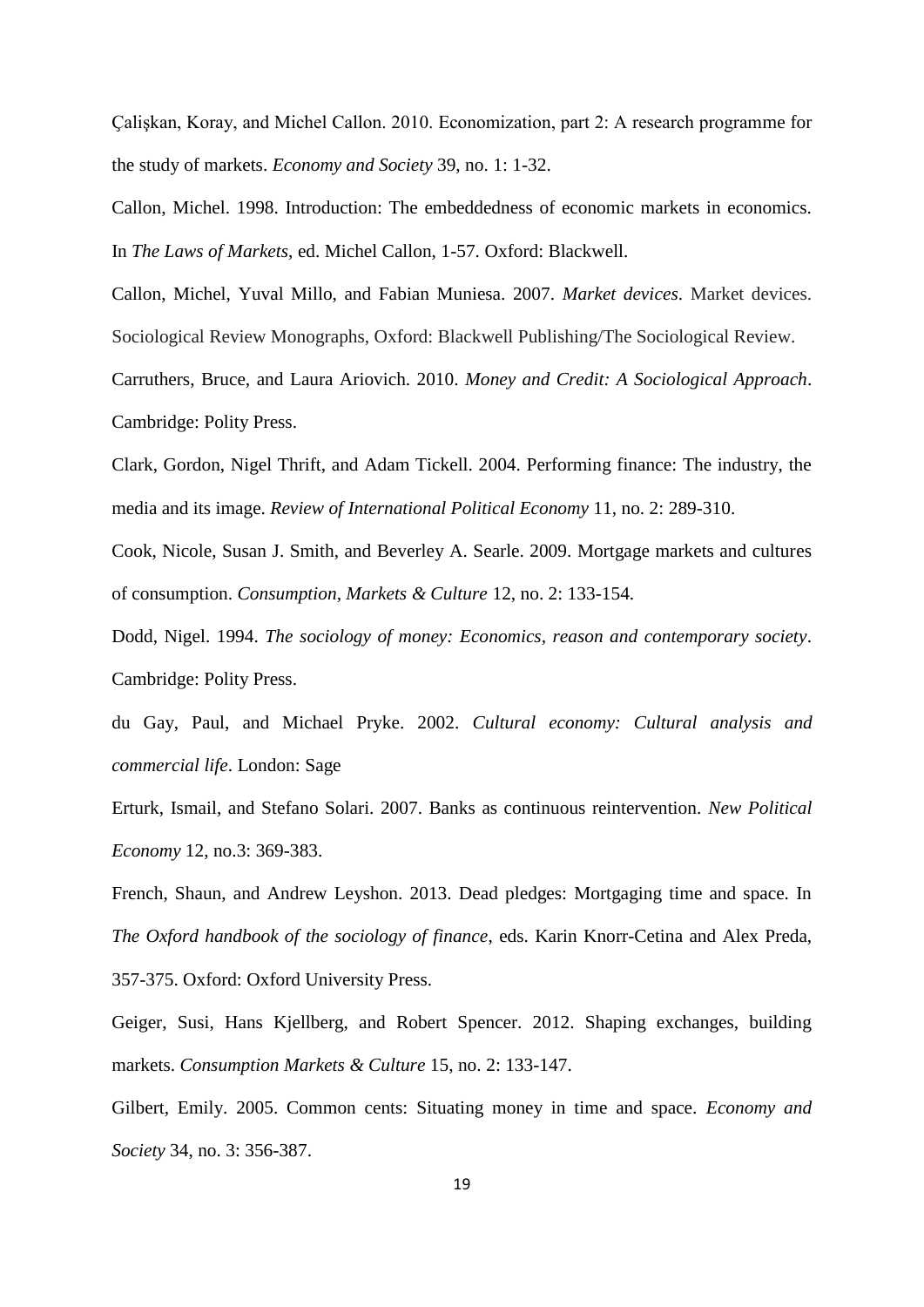Graeber, David. 2011. *Debt: The First 5000 Years*. Brooklyn, N.Y: Melville House.

Guseva, Alya, and Akos Rona-Tas. 2001. Uncertainty, risk, and trust: Russian and American credit card markets compared. *American Sociological Review* 66, no. 5: 623-646.

Harmes, Adam. 2001. *Unseen power: How mutual funds threaten the political and economic wealth of nations*. Toronto: Stoddart Publishing Co.

Hirsto, Heidi. 2011. Everyday discourses of stock market investing: Searching for investor power and responsibility. *Consumption Markets & Culture* 14, no. 1: 57-77

Immergluck, Daniel. 2009. *Foreclosed: High-risk lending, deregulation, and the undermining of America's mortgage market.* Ithaca, NY: Cornell University Press

Klein, Lloyd. 1999. *It's in the Cards: Consumer Credit and the American Experience*, Wastport: Praeger Publishers.

Knights, David. 1997. An industry in transition: Regulation, restructuring and renewal. In *Financial Institutions and Social Transformations*, eds. David Knights and Tony Tinker, 1- 27. Basingstoke: MacMillan.

Langley, Paul. 2006. Securitising suburbia: the transformation of Anglo-American mortgage finance. *Competition & Change* 10, no. 3: 283-99.

Langley, Paul. 2008a. *The everyday life of global finance: Saving and borrowing in Anglo-America*. Oxford: Oxford University Press.

Langley, Paul. 2008b. Sub-prime mortgage lending: A cultural economy. *Economy and Society* 37, no. 4: 469-494.

Langley, Paul, and Andrew Leyshon. 2012. Guest Editors' Introduction, Financial subjects: culture and materiality. *Journal of Cultural Economy* 5, no. 4: 369-373

Latour, Bruno. 2011. Networks, societies, spheres: Reflections of an Actor-Network Theorist. *International Journal of Communication* 5: 796–810.

Lazzarato, Maurizio. 2012. The making of indebted man. Los Angeles, CA: Semiotext(e).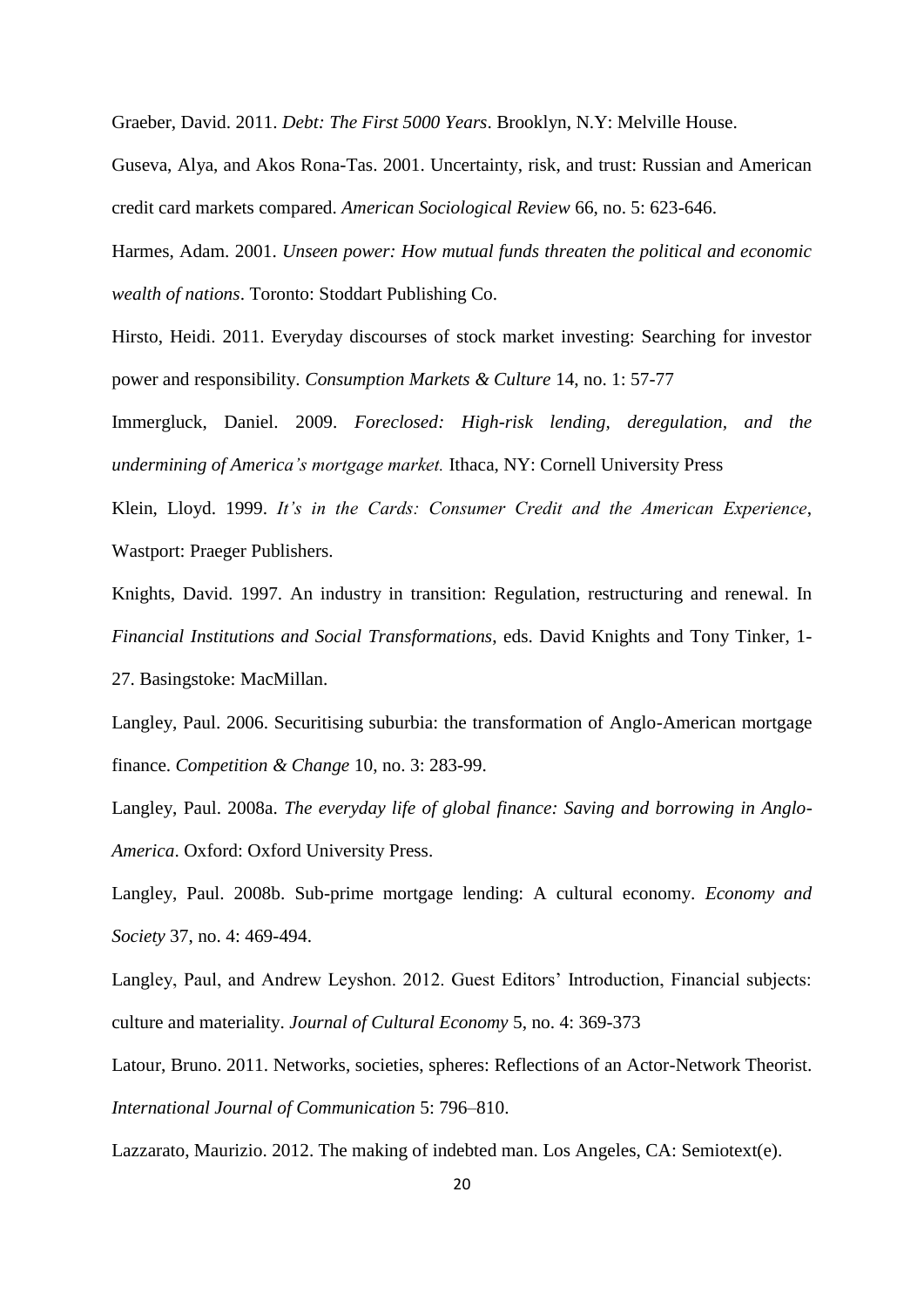Leyshon, Andrew, and Shaun French. 2009. 'We all live a Robbie Fowler house': The geographies of the buy to let market in the UK. *British Journal of Politics and International Relations* 11, no. 3: 438-460

Leyshon, Andrew, and Nigel Thrift. 1999. 'Lists come alive': Electronic systems of knowledge and the rise of credit scoring in retail banking. *Economy and Society* 28, no. 3: 434-66.

Leyshon, Andrew, and Nigel Thrift. 2007. The capitalization of almost everything: The future of finance and capitalism. *Theory, Culture & Society* 24, no. 7-8: 97-115.

Manning, Robert D. 2000. *Credit card nation: The consequences of America's addiction to credit*. New York: Basic Books.

Marron, Donncha. 2007. Lending by numbers: Credit scoring and the constitution of risk within American consumer credit. *Economy and Society* 36, no. 1: 103-133.

Marron, Donncha. 2009. *Consumer credit in the United States: A sociological perspective from the nineteenth century to the present*. Basingstoke, UK: Palgrave MacMillan.

Martin, Randy. 2002. *Financialization of daily life*. Philadelphia: Temple University Press.

McFall, Liz. 2008 Commentary - Rethinking cultural economy: pragmatics and politics? *Journal of Cultural Economy* 1, no. 2: 233-237.

McFall, Liz. 2009. The agencement of life assurance. *Journal of Cultural Economy* 2, no. 1-  $2: 49 - 65.$ 

McFall, Liz. 2010. Agencement, agency and structure in advertising. In *Managing media work,* ed. Mark Deuze, 191-198. London: Sage.

McFall, Liz. 2011. A good, average man: Calculation and the limits of statistics in enrolling insurance customers. *Sociological Review* 59, no. 4: 662-684

Medoff, James, and Andrew Harless. 1996. *The indebted society: Anatomy of an ongoing disaster.* New York: Little, Brown and Company.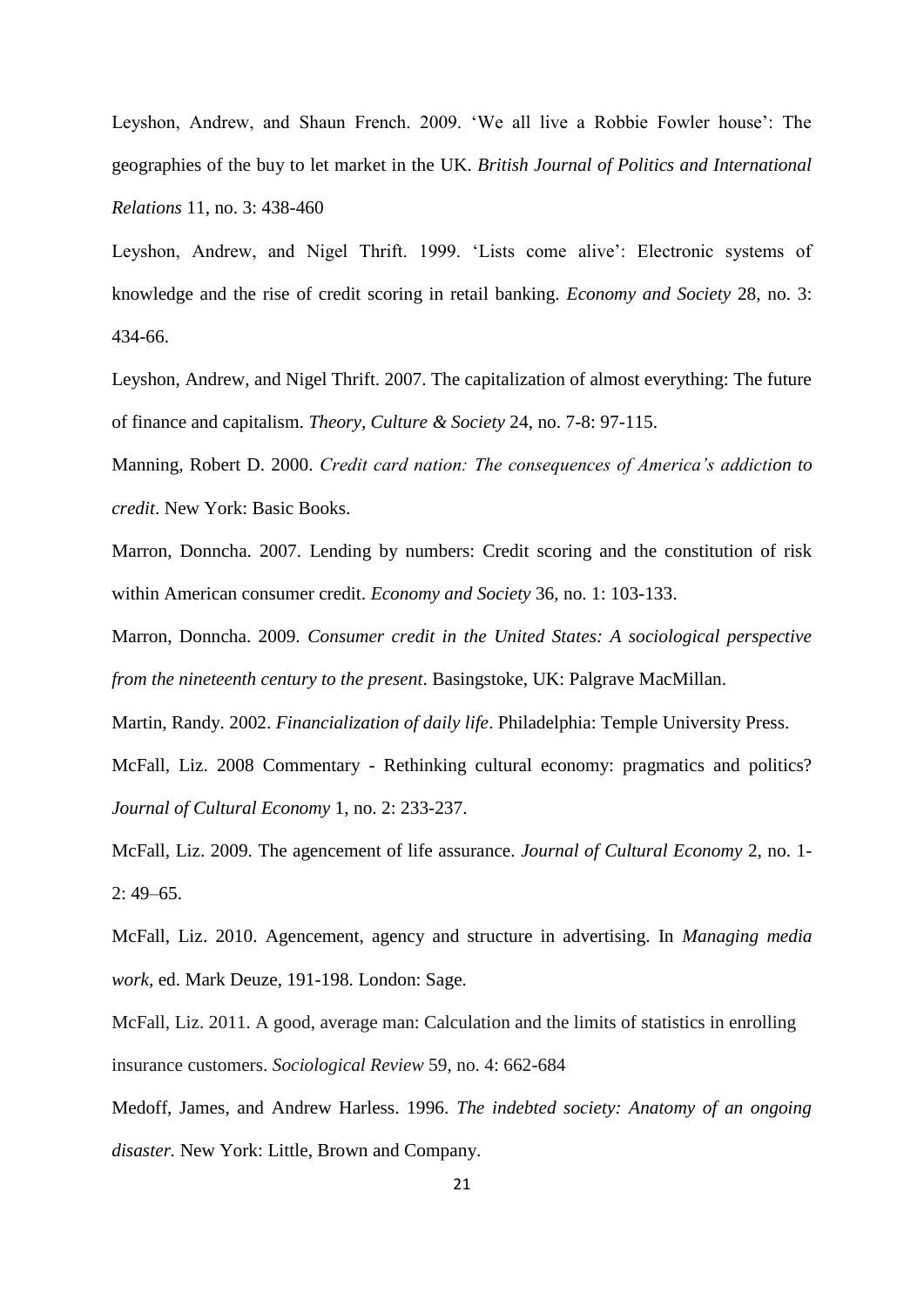Montgomerie, Johnna. 2006. The financialization of the American credit card industry. *Competition and Change* 10, no. 3: 301-319.

Morgan, Glen, and Andrew Sturdy. 2000. *Beyond organizational change: Structure, discourse and power in UK financial services*. Basingstoke, UK: MacMillan.

Payne, Christopher. 2012. *The consumer, credit and neoliberalism: Governing the modern economy*. London: Routledge.

Pinch, Trevor, and Richard Swedberg. 2008. *Living in a material world: Economic sociology meets science and technology studies.* Cambridge, MASS: The MIT Press.

Poon, Martha. 2007. Scorecards as devices for consumer credit: the case of Fair, Isaac & Company Incorporated. *Sociological Review* 55, s2: 284-306.

Poon, Martha. 2009. From new deal institutions to capital markets: Commercial consumer risk scores and the making of subprime mortgage finance. *Accounting, Organizations and Society* 34, no. 5: 654-674.

Preda, Alex, 2005. The investor as a cultural figure of global capitalism. In *The sociology of financial markets*, eds. Karin Knorr-Cetina and Alex Preda, 141-162. Oxford: Oxford University Press.

Preda, Alex. 2009. *Framing finance: The boundaries of markets and modern capitalism.*  Chicago, ILL: University of Chicago Press.

Ritzer, George. 2001. Ritzer, George. 2001. *Explorations in the sociology of consumption: Fast food, credit cards, and casinos*. London: Sage.

Ronald, Richard, and Marja Elsinga. 2011. *Beyond home ownership: Housing, welfare and society*. London: Routledge.

Scanlon, Kath J., Jens Lunde, and Christine Whitehead. 2008. Mortgage product innovation in advanced economies: More choice, more risk. *European Journal of Housing Policy* 8, no2: 109-131.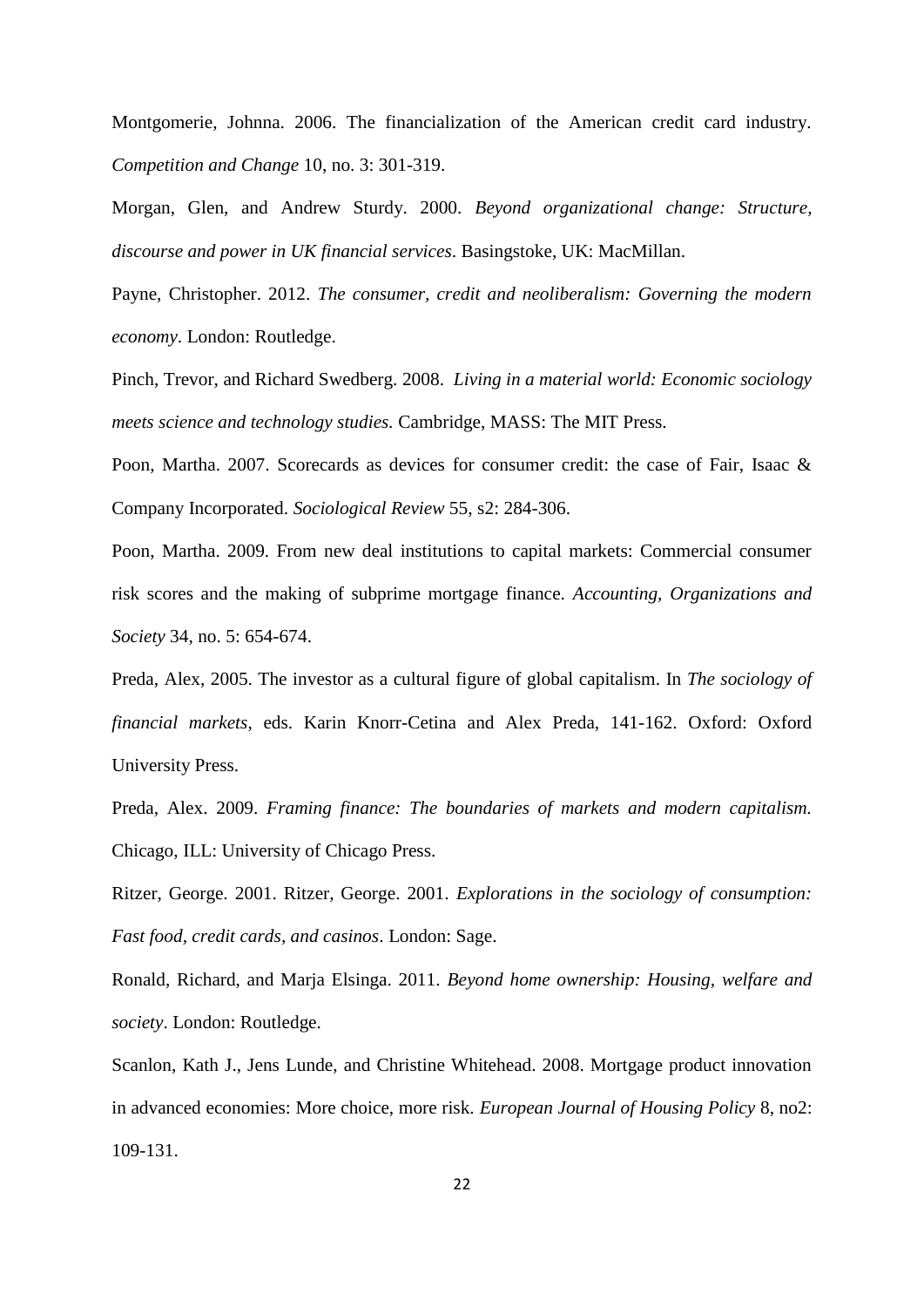Schor, Juliet. 1998. *The overspent American: Upscaling, downshifting, and the new consumer*. New York: Basic Books

Schwartz, Herman, and Len Seabrooke. 2008. Varieties of residential capitalism in the international political economy: Old welfare states and the new politics of housing. *Comparative European Politics* 6, no. 3: 237–261.

Shaoul, Michael. 1997. The acrobat of desire: Consumer credit and its linkages to modern consumerism. In *Financial institutions and social fransformations*, eds. David Knights and Tony Tinker, 68-91. Basingstoke: MacMillan.

Smith, Susan J. 2008. Owner occupation: At home with a hybrid of money and materials. *Environment and Planning A* 40, no. 3: 520-535.

Vargha, Zsuzsanna. 2011. From long-term savings to instant mortgages: financial demonstrations and the role of interaction in markets. *Organization* 18, no. 2: 215-235.

Warren, Elizabeth, and Amelia Warren Tyagi. 2004. *The two income trap: Why middle-class parents are going broke*. New York: Basic Books.

Watson, Matthew. 2010. House price keynesianism and the contradictions of the modern investor subject. *Housing Studies* 25, no. 3: 413-426.

Zelizer, Vivianna A. 1994. *The social meaning of money: Pin money, paychecks, poor relief, and other currencies*. New York: Basic Books.

Zwick, Detlev, and Nikhilesh Dholakia. 2006. The epistemic consumption object and postsocial consumption: Expanding consumer-object theory in consumer research. *Consumption Markets & Culture* 9, no. 1: 17-43.

### **Reviewers for this special issue**

Rob Aitken, University of Alberta, Canada

Nicky Gregson, Durham University, UK